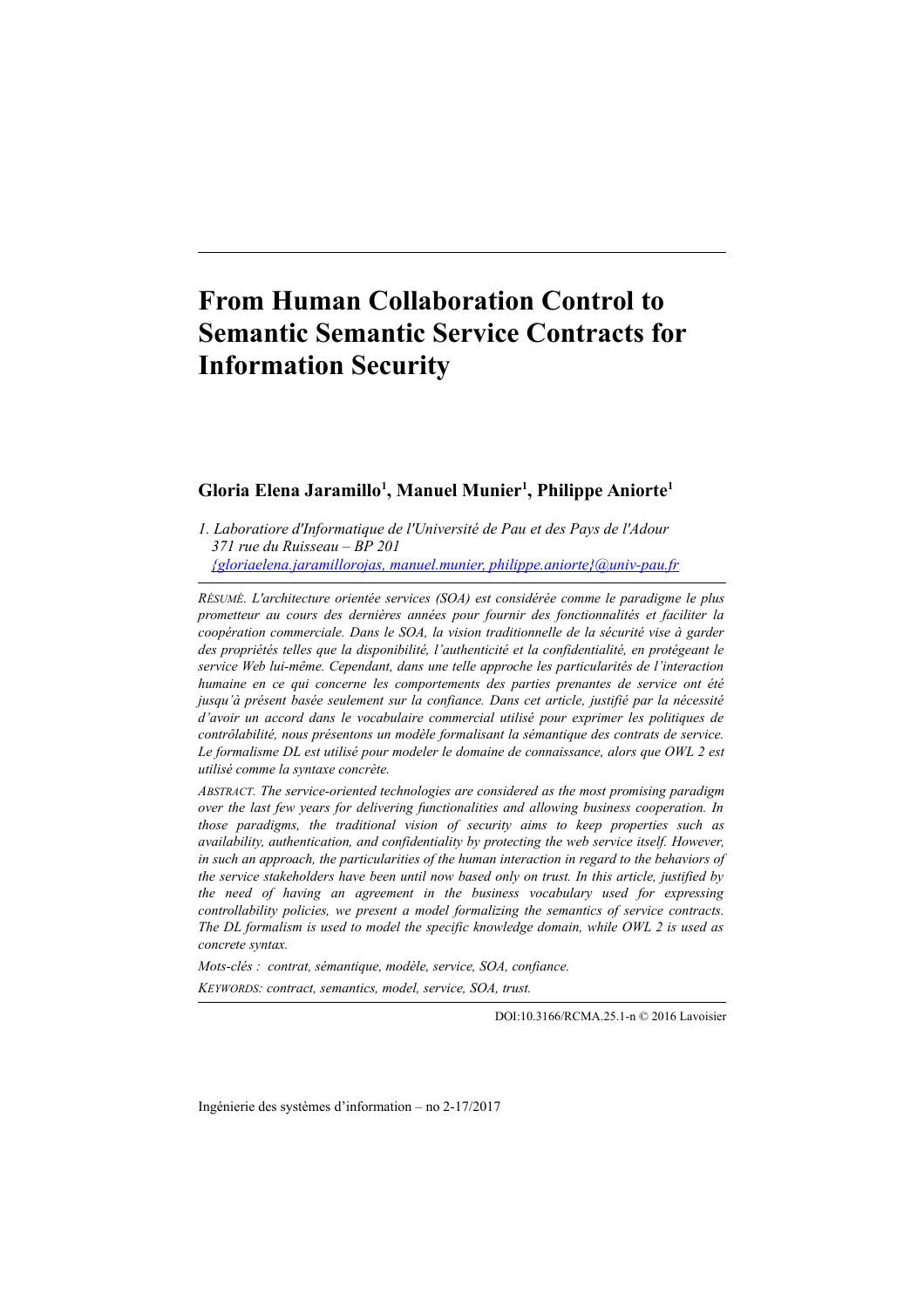#### **1. Introduction**

The dynamics of global markets, free trade agreements and domestic policies of the different countries have changed the way of doing business. In the last years, to compete effectively in the market, organizations have needed to create competitive advantages, which have been usually reflected in a dichotomy between costs and service quality. Enterprises are interested in consolidating clients, offering better services than competitors and expanding their market, but at the same time, they want to reduce costs and increase their profits. In such a context, organizations realized that they cannot work on its own and targeted the collaboration strategies as a key element for accomplishing their business objectives. So, it is not rare that internal policies within organizations have increasingly sought to focus on the core of their business goals while collaborating with external partners by delegating or outsourcing secondary activities.

From the technological point of view, a such interaction has led to changes in the architecture and design of the information systems, which increasingly need to be adaptable, modular and flexible to support different environments, users and the dynamism of the global market tendencies. Given this framework, the Service-based Technologies (SBT) have been proposed as an effective solution to those challenges. On the one hand, thanks to its properties of transparency, integration and loose coupling, the Service Oriented Architectures (SOAs) meet the managerial requirement of a rapid adaptation of the information systems according to the market dynamics. It allows organizations a constant innovation of their processes in terms of the delivered commodity and the partners used. On the other hand, the Cloud aims the virtualization of the technological resources, which allows its users ignoring infrastructure details when using services. So, cloud users can storage, process, create and share data and applications regardless the memory or storage capacity of host devices, which are managed by the Cloud provider.

Basically, in both SOA and the Cloud, new paradigms of interaction between clients and providers mediated by the services are created based on dynamism and trust, where the former is reflected in its properties of elasticity, integration and (semi-) automatic composition, while trust becomes a key aspect to lay the foundations of the relation. Indeed, due to the fact that the external partner is an independent organization, its internal processes are considered as a black box. Therefore, no control is possible, which compels each organization to trust in the behaviors of the external partner. In our work, we define this as the problem of the lack of control. Despite the fact that in the service-oriented technologies, each partner has the freedom of the way in which he internally performs the service, some degree of control is required to guarantee that the external partner behaves as expected and hence to prevent damages due to misbehaviors.

The idea behind our work is to be able to formalize the rules of collaboration that actors must respect. These rules go far beyond simply identifying the access rights or the exchanged data (parameters when invoking the service and the result of the execution of the service). We aim at taking into account aspects related to usage control: metadata of the data provided by the client (constraints, business quality indicators, certificates of conformity, and the like), expected metadata associated to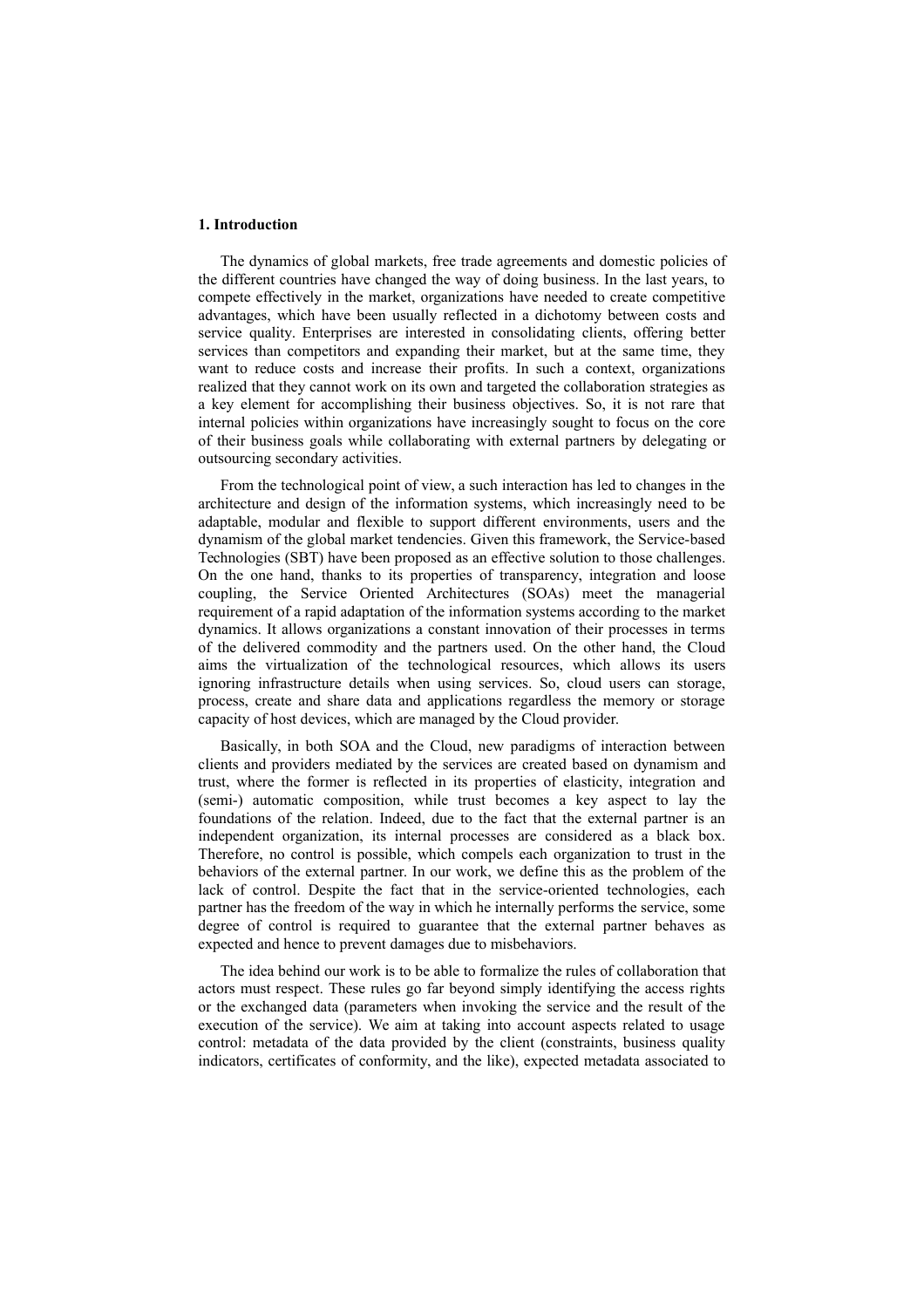the returned result, business restrictions (such as subcontracting or allowed partial results). Thus, these contracts define security policies at the organizational level. In the future, the idea will be to design a platform to analyze and get feedback of the stakeholder interactions. It includes to determine the state of each rule, the degree of importance of a violation, and the consequences of non-compliance with a rule. Such a platform will be able to calculate and trace several indicators such as the correct execution of contracts, indicators of trust in both the results and the partners, and the relevance of a contract's rule in the actual interaction. Moreover, thresholds can be defined to alert human operators of improper performance to take corrective actions semi-automatically. It is important to highlight that such an approach is not limited to web services or fully automated information systems, but it can also be applied to an Electronic Document Management, where those mechanisms may relieve operators of some manual validations.

In this article, we present the first results of our controllability method aiming the creation of machine-readable service contracts, which extend the expressiveness of traditional Service Level Agreements (SLAs) with more complex business requirements about the expected behavior of partners regarding to the use of assets. Concretely, we present our proposed formalization of the semantic of service contracts. This article is structured as follows. Our problem of controllability, which justifies the need of having a clear semantic of contracts, is described in detail in Section 2. In Section 3 the state of the art is presented which illustrates the limitations of existing approaches. In Section 4 our followed methodology for the construction of the proposed semantic model is presented. Later, the core of this article, an ontology to formalize the semantics of service contracts is presented. Finally, Section 6 presents the conclusions and future works.

#### **2. Controllability**

To trust external partners is needed to the opening of an information system towards the outside world, as when information is collected, stored, or processed by an external organization. In scenarios where the information is framed in collaborative relationships, to measure the probability of failure as well as to have guarantees about the quality of the provided service become relevant. One the one hand, Service Level Agreements (SLAs) are a common strategy implemented within organizations as part of their security plan to specify requirements about the service provision. Thus, the external partner guarantees some performance levels as well as some properties to secure the data exchanged between the client and the provider such as the authorization to access data, confidentiality and data availability. However, such technology-centered guarantees do not consider specific behaviors of the human interaction, which are equally important to protect an organization against business damages such as the loss of clients, loss of reputation or fines due to the non accomplishment of some legal normative. On the other hand, regarding the risk analysis, the standard ISO / IEC 27005 (ISO/IEC, 2005), which is associated to the information security, allows to quantify a risk against a potential threat. However, in the development of this standard the notion of service was not taken into account. Similarly, besides the technical aspect of the provision of a service, the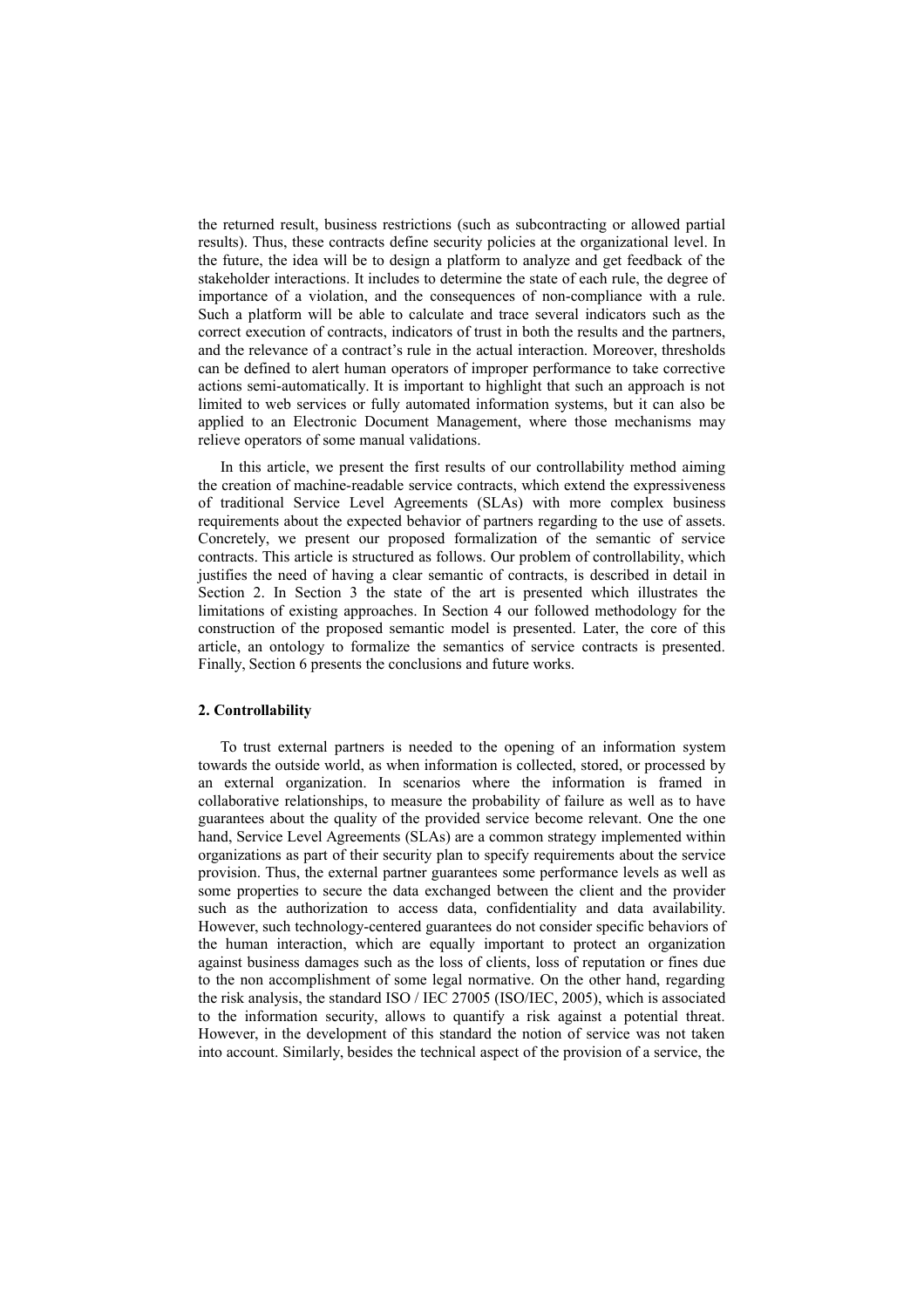economical, legal, and business aspects must be considered. Specifically, as for usage policies, from the moment an organizational resource leaves the organization's perimeter, there is no way of knowing if this resource is being used as expected. The consequences of such a loss of control justify the need for methods to control the use of shared resources in the provision of a service. The challenge in this scenario is to ensure that the external partner behaves as expected when the resource is in its domain. This idea already existed in large projects involving several partners, but they aim at the coordination of interfaces between organizations, or about the creation of cross-organizational access policies. On the contrary, our approach aims to reuse the business processes already developed in project management and to (semi-) automate them within a platform by integrating this notion of control in a framework of risk management and information security.

In (Lalanne, 2013) controllability (it was the proposed translation by authors in (Lalanne et al., 2013) from the original French term *maîtrisabilité*) is proposed as a new abstract security property at the same level than confidentiality, integrity and availability. Author defines controllability as the ability of "ensuring total control over the services used" by allowing the information system architect to qualify the level of trust on services. In that proposition, however, the actual controllability implementation is restricted to data, and more concretely to the content of the documents used on the service provision. Aiming that control, authors propose the use of metadata attached to the documents (creating hence self-protected documents following the Digital Rights Management scheme) in order to make the traceability of the communication. In its simple form, the principle behind that proposition is to create policies embedded in the documents exchanged among the service stakeholders. Those rules govern the access to documents according contextual information, while some kind of metadata is collected in order to calculate indicators useful to supervise the information system.

In our work, we agree with the above definition of controllability, as well as its underlying motivation in terms of organizational risks. However, unlike existing works (Lalanne et al., 2013) (Munier et al., 2012) (Munier et al., 2014a) (Munier et al., 2014b) we are not restricted to data, but we consider more general organizational resources, referred to as assets. In our approach it is not only important the result of the service provision, but the way how this result was obtained in terms of the use of assets (behaviors of the service stakeholders) in order to avoid organizational damages. Our controllability approach aims the enforcement of the service provision following some business rules consistent with the risk management process of each organization. Moreover, we improve current works by the formalization, and its implementation in a machine-readable form, of the policies governing the relation between the service stakeholders. This aspect has been left as future work so far.

Basically, the problem of the lack of controllability in the service based technologies can be described as follows. During an external service provision some organizational assets are exchanged from/to both sides of the interaction (clients and providers). When the asset is in the domain of his "owner", policy enforcement mechanisms can be implemented to guarantee a limited set of privileges over its usage. However, when it leaves such a domain, the "owner" has no control over the behaviors of the external partner. The consequences of such loss of control are not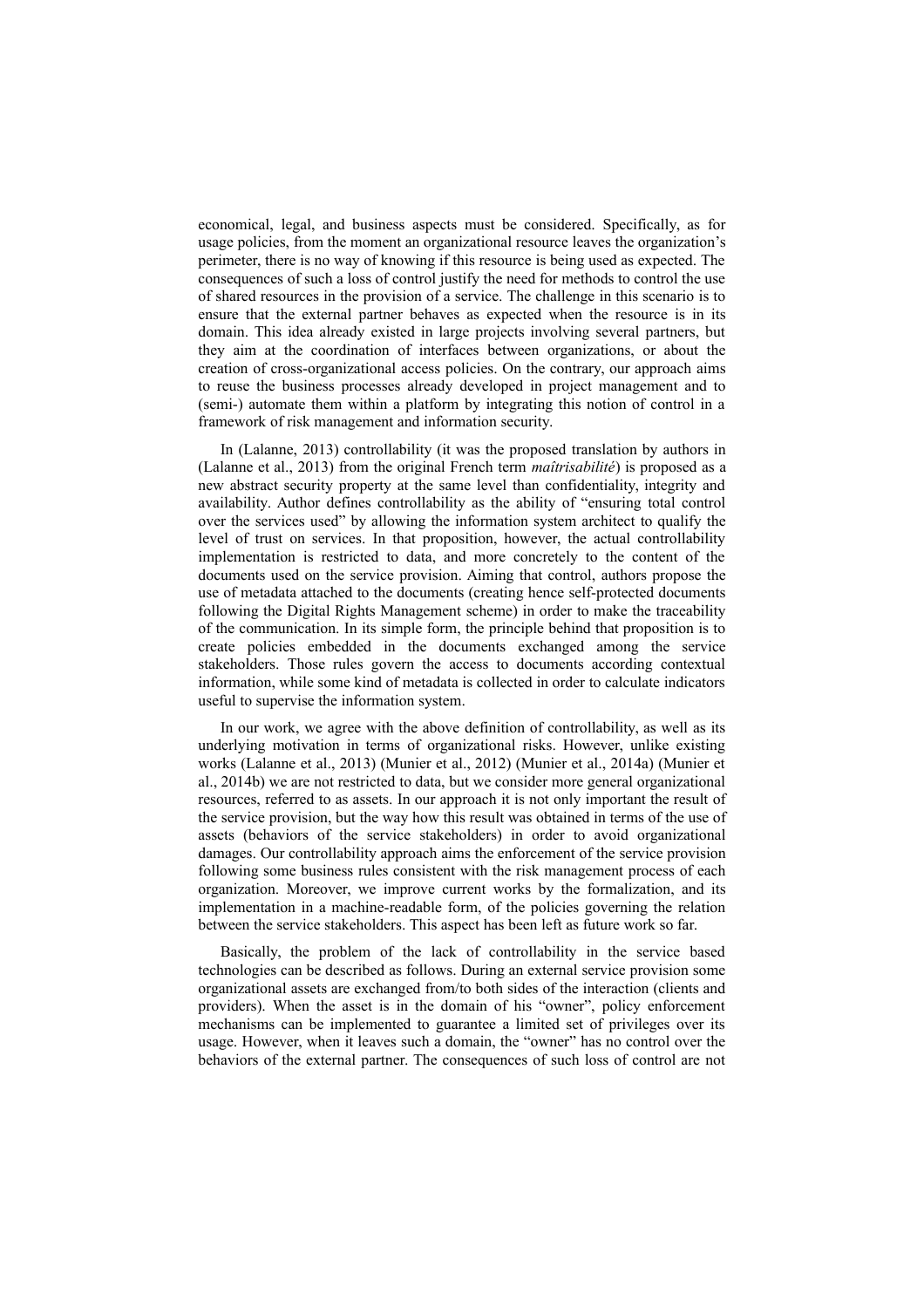trivial since the way in which the shared resources are used by the external partner may intentionally or unintentionally affects the organization causing monetary fines, loss of customers or lawsuits. Our targeted problem of the control over the use of assets is characterized by:

- Organizational resources exchanged during the service provision (which depends on or are affected by the behavior of the external partner).

- An external partner whose behavior cannot be directly inspected.

- A set of requirements describing the expected behavior of the external partner.

Current controllability approaches regulate the behaviors of partners by the implementation of plain-text agreements. Those documents have legal value (they bind parties to its accomplishment), and so can be used in case of litigation. As it was previously mentioned, to the best of our knowledge current machine-readable SLA only cover a subset of such an agreements, concretely, monetary, security and runtime attributes (availability, response time and execution time). This makes each organization has a restricted view of the overall behavior of its partners, and useful business information is left aside to automating tasks associated to the decisionmaking process, for instance, decision about whether to change of partner.

Our work aims the creation of service contracts able to represent and verify business requirements aiming the control over the use of assets, where such an usage reflects the expected behavior of the service stakeholders. Our analysis of real cases led us to the following conclusions:

- Since the behaviors of partners cannot be directly observed (inspected), some mechanism should be putted in place to verify the compliance with the contract.

- In regards to business commitments, it should be considered several degrees of non accomplishments, from a complete lack of compliance with some contractual term to a compliance with some deviations of the initially agreed conditions.

- Organizational requirements about the use of assets are expressed as coarsegrained business activities.

The aforementioned issues highlight the importance and justify the need of having an ontology which agrees in the vocabulary used for expressing the expected behaviors of partners. Indeed, due to the fact that each organization creates policies which need to be accomplished by other external organization, an agreement in the vocabulary used is needed to avoid misunderstandings in the expected commitments. This article focuses in the formalization of the semantic of a service contract for the SBT. Following, we present the state of the art clarifying the limitations of the two closer domains of our approach, namely, machine-readable service level agreements and semantic contracts.

#### **3. State of the Art**

In order to formalize non functional business requirements governing the service provision, a review of the existing works was done to determine their strengths and limitations. In the following, we present the most relevant approaches used as a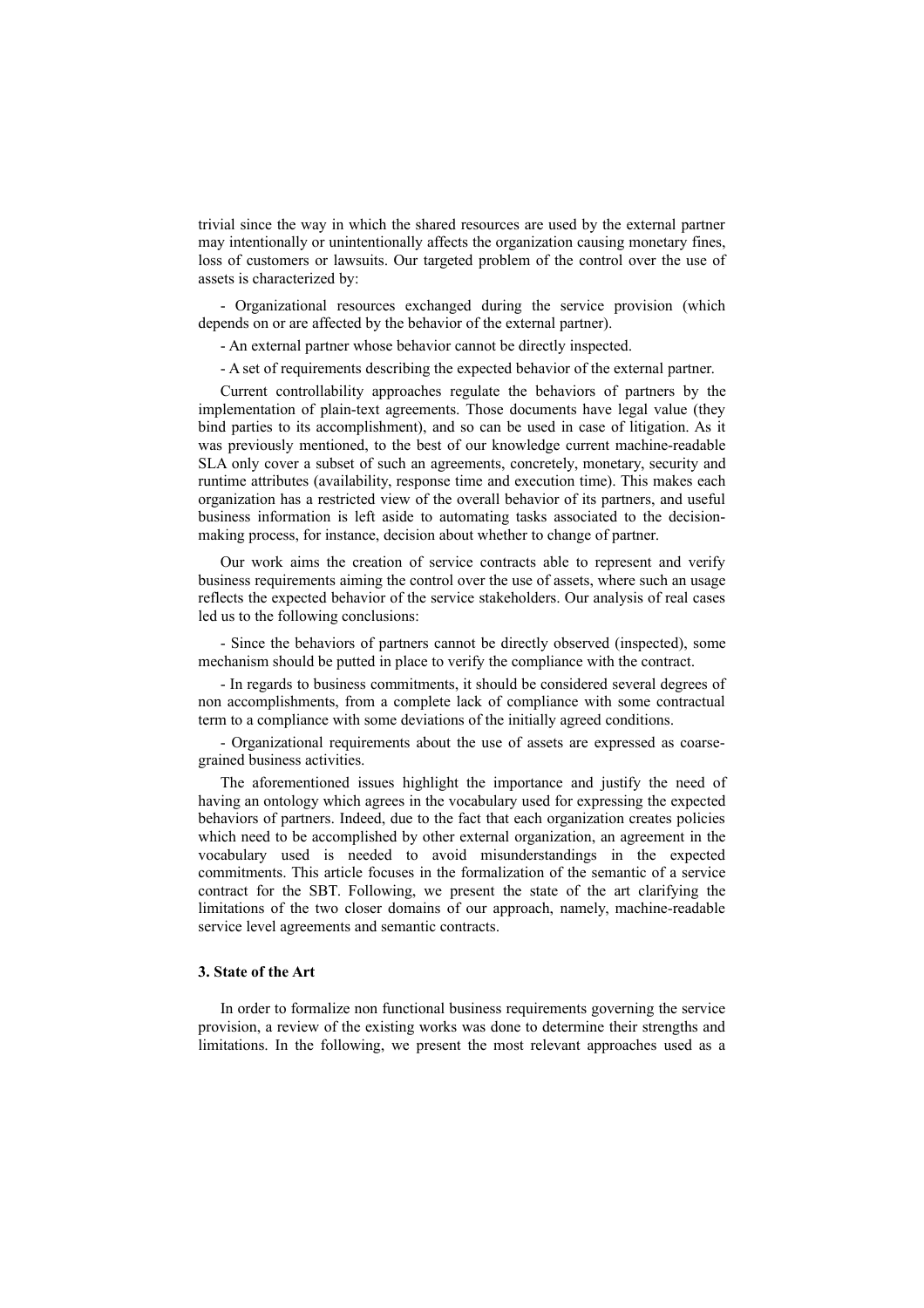basis for the development of our semantic contract. Those works are grouped into two categories: machine-readable SLAs and ontologies for contracts.

#### *3.1. Machine-readable SLA*

A Service Level Agreement (SLA) is a document containing the terms governing the service provision. In general, such a document can be written in natural language or machine-readable language; following, we focus in machine-readable ones since we are interested in determining the expressiveness of current formalizations (models).

SLA is an active area of research in SBT since the guarantees they contain serve as a basis to evaluate the quality of the service and to calculate metrics of reputations and trust. WSLA (Ludwig et al., 2003) and WS-Agreement (Andrieux et al., 2005) are the most known models proposed for defining SLA. They are both based on the specification of templates from XML schemas and they are able to express non-functional aspects associated to penalties, rewards, payments as well as to model the actions to take in case of violations of SLOs. SLA\* (Kearney et al., 2010), unlike the two previous approaches, is not tied to any language. It supports general definition of services (not only web services) through the proposition of a domain and language-independent definition of the agreement. In this approach, instead of defining constraints as a relation between two elements (parameter-value), it is defined as a variable bound by a domain, which gives a more abstract expressiveness. Due to the fact that the approach focuses on the syntax, authors of this work present as main limitation its lack of semantic, in particular for the definition of action post-conditions. WSLA+ (Nepal et al., 2008) and SLAng (Lamanna et al., 2003) focus on SLA for inter-organizational environments. The former supports agreements signed by multiple parties while the latter models SLA by splitting the target service provision model into three tiers: applications, middleware, and the underlying resources (network, storage) where each component of the tier is provided by a different organization.

WSOL (Tosic et al., 2002)(Tosic et al., 2005) is proposed to manage single and composed web services. In this approach, the service offering plays the role of a SLA or service contract (both terms are used interchangeably in that work) consisting on a formal representation of a single class of service, together with its constraints and management statements. However, as most of the SLA approaches, it focuses on the syntax, while the semantic is left for defining a vocabulary of metrics and measurement units of the QoS.

Current approaches to represent requirements about the service provision can be classified in functional and non-functional. Due to the fact, we are interested in representing in the contract the expected use of the shared resources, the nonfunctional requirements were analyzed in depth. Such analysis led us to conclude that current non-functional requirements focuses on technical and runtime features of the service, mainly targeting security and performance properties. Moreover, most of them focuses on the syntax and not the semantics, which is an important aspect for understanding the contractual commitments and their negotiation. As stated in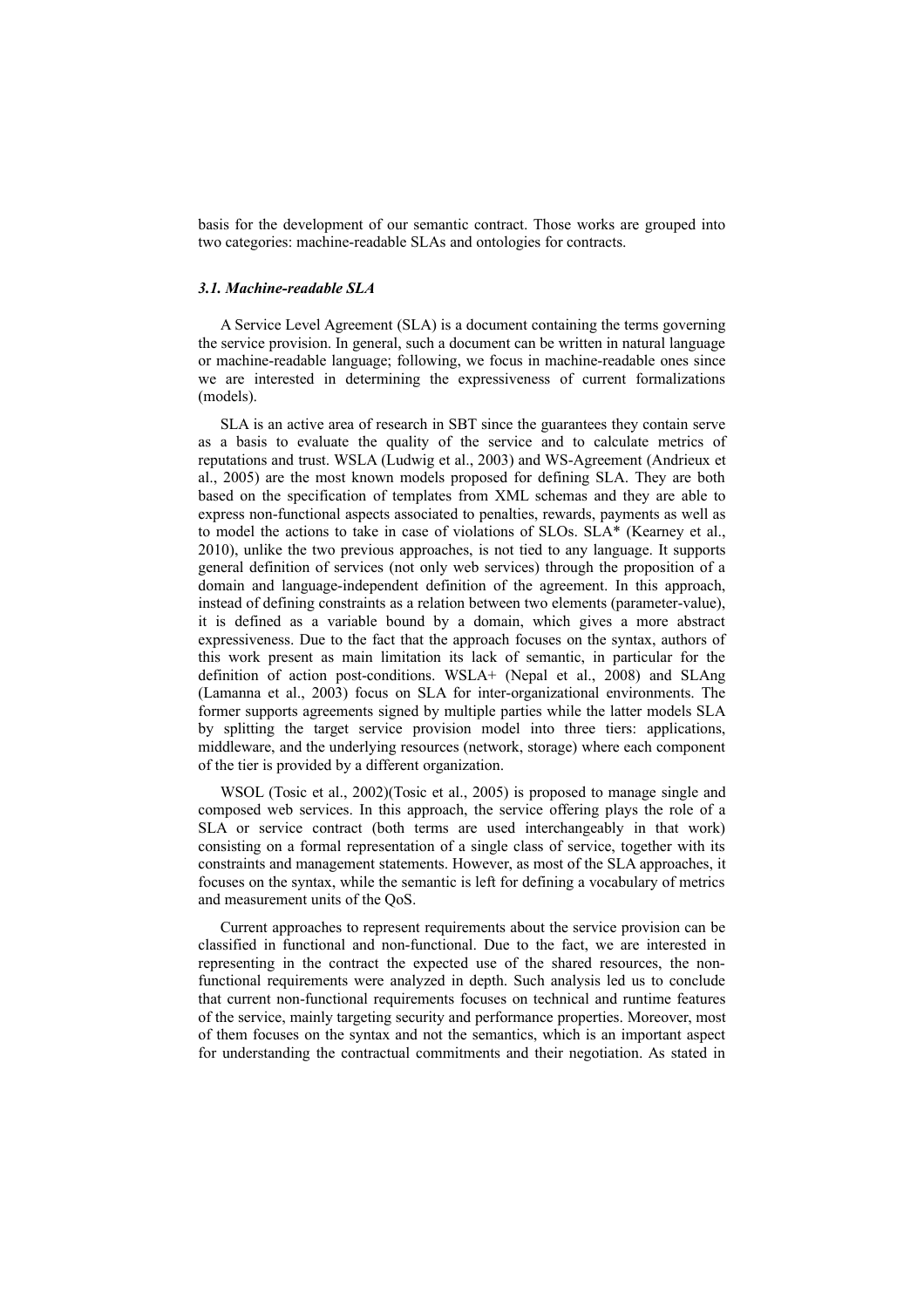(Karaenke, Kirn, 2007), current SLAs do not sufficiently fulfill the requirements on business "since they are though with other technical objectives" which is implicitly confirmed in (Paliulioniene, 2013). Moreover, the adaptation of current approaches to support controllability is not suitable since they aim a runtime monitoring to prove compliance with the agreement terms. On the contraty, business requirements are not always observable or measurable. Conversely, for the definition of controllability, we need a machine-readable representation which holds coarsegrained activities as well as any resource over which the organization wants to keep control. Additionally, a clear semantic for the definition of those elements is needed to tackle the use of business specialized vocabularies.

## *3.2. Contract Ontologies*

The use of ontologies in the domain of contracts or SOA is not new. The SOA-O 2.0, proposed in 2014 by The Open Group (Group, 2014) as a standard ontology for SOA, aims to fill the gap between the business and IT vision of a service-oriented architecture. In SOA-O, service contracts are "agreements needed in order to define how to use a service. [...] A service contract is binding on all participants in the interaction, including the service itself and the element that provides it for the particular interaction in question" (Group, 2014). Although this definition agrees with our vision of service contracts, the functional elements (components) of the SOA domain constitute the core of that standard, then no ontology for service contracts is proposed.

Other more general approaches of contract ontologies are proposed in (Cesare, Geerts, 2012)(Ramanauskaite˙ et al., 2013)(Yan et al., 2006) and (Kabilan et al., 2003). In (Yan et al., 2006) it is presented a contract ontology mainly based on a taxonomy of contract concepts. This work explicitly states the problems that arise in a contractual relation and classify them in pre-contract problems, contract-phase problems and post-contract problems. Since that approach is not focused in serviceoriented architectures, the loss of control in assets is not included in the categorization of contractual problems and no analysis is proposed regarding the business perspective of the service provision as part of the contract terms. Authors of this work highlight the importance of creating ontologies based on the expressiveness capability of OWL instead of the expressiveness of the natural language. In (Cesare, Geerts, 2012), authors state that an ontological model should map as accurately as possible the reality of the world, otherwise the model will represent "concepts conceived as human creations". Based on the philosophical view, this work proposes a perdurantist ontology of contracts, according to which an object is defined by attributes partially present during the object'sexistence. In this approach, a contractual party is completely defined by commitments, states and execution events. Despite the fact that some analysis are made addressing the duality of events, the reciprocity of commitments and the description of the economic resources, the exchanged resources (i.e. the economic ones) are not explicitly modeled as a class or type of element. Moreover, no formal definition of the commitments is presented, nor any concrete representation.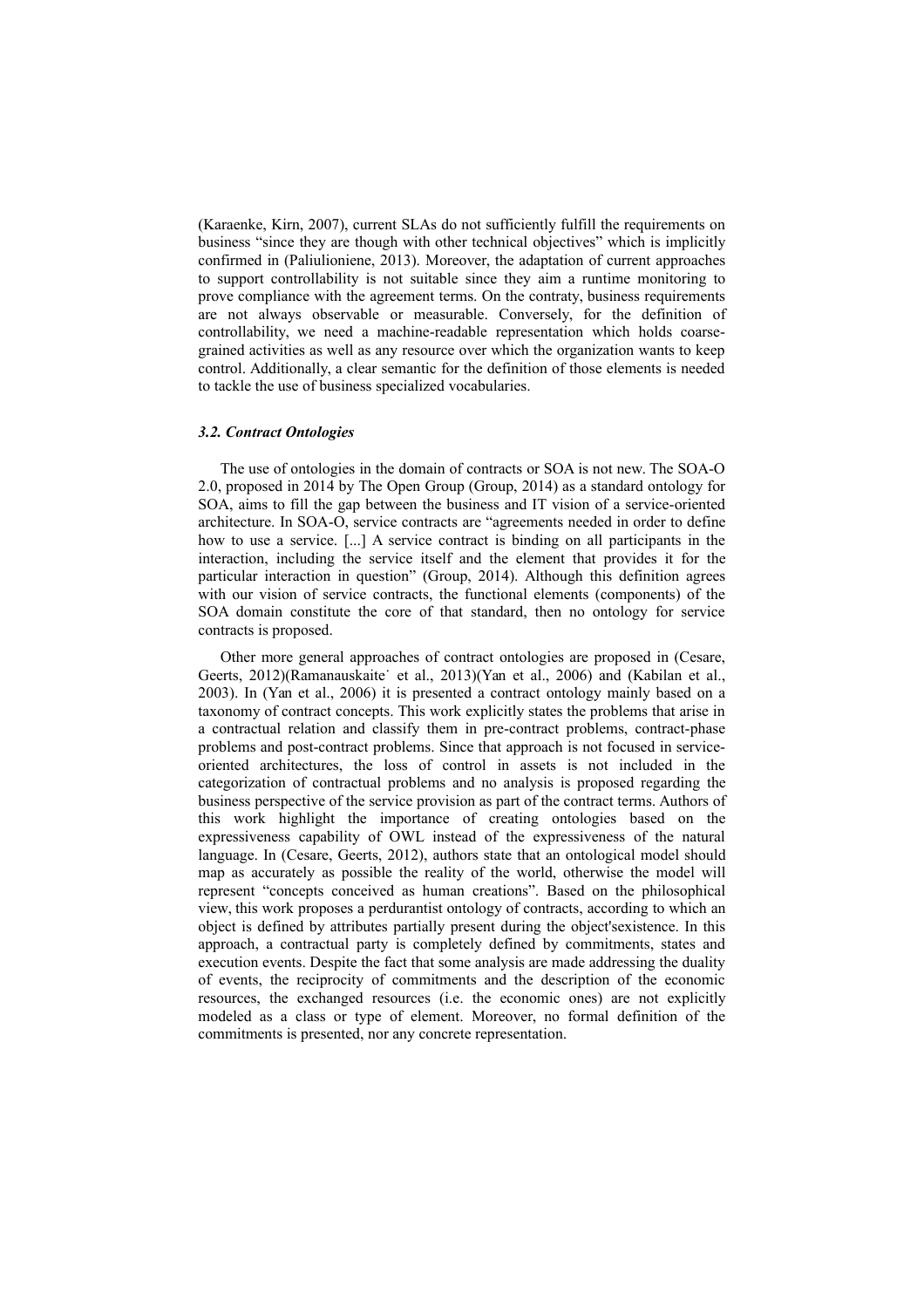In general, to the best of our knowledge, contract ontologies are mainly used to create taxonomies and an agreement in the vocabulary, instead of annotating data with its semantics meaning. Those ontologies do not cover a controllability vocabulary useful for the definition of contractual policies. In short, no current ontology is enough complete for representing the knowledge of controllability of assets in the frame of service contracts, requiring more precise relations which capture the behavior and the dynamism of a service provision as well as the contractual relations. However, it should not be forgotten that one of the design criteria of an ontology is extendability. In particular, from the above described works, it is noted that our model could be integrated to the SOA-O ontology, so improving its expressiveness by adding new concepts which represents a clear understanding of the components of a service contract.

## **4. Methodology**

In our approach, contracts explicitly represent policies governing the relation between clients and providers regarding the use of assets. Ontologies are not used here with the purpose of creating a taxonomy, but a vocabulary for adding a clear semantics to the contractual terms that will be used for describing the policy. For instance, if the term "contractual parties" is used in the policy, its semantics will allow to refers to "the client" and "the provider". It also has the advantage of avoiding the subjectivity in the interpretation of the policy by supporting the semantics of its vocabulary in a formal model.

We consider therefore service contracts as the specific domain of knowledge to be represented. Following, a model of the knowledge belonging to such domain is presented. In order to determine what specific formalism should be used, we firstly identified our needs of expressiveness according to the following methodology (Jaramillo et al., 2015):

1. Contract base collection. It has been commonly stated in the literature that the creation of a semantic model must be led by the needs of representation in a specific domain of knowledge rather than the expressiveness of the description language. As a first step to identify those needs, a contract base composed of 44 real documents was built and grouped into two categories. The first set corresponds to real documents written in plain English containing business terms about the commitments of each party about services provided in the cloud. Those contracts were analyzed each one belonging to a particular layer of the cloud stack, i.e. data/document storage, infrastructure, and e-commerce applications. The second set of contracts corresponds to more general service contracts, i.e., services which are not provided by the cloud nor mediated by a web service. This second group allows us to identify business policies associated to more general organizational assets. In general, the document collection aims the creation of a model which effectively supports the representation of business needs.

2. Contract tagging. In this step, each contract was manually analyzed and key elements according to a controlled English were identified and tagged. The aim of this step is twofold. Firstly, it allows to define the structure of service contracts.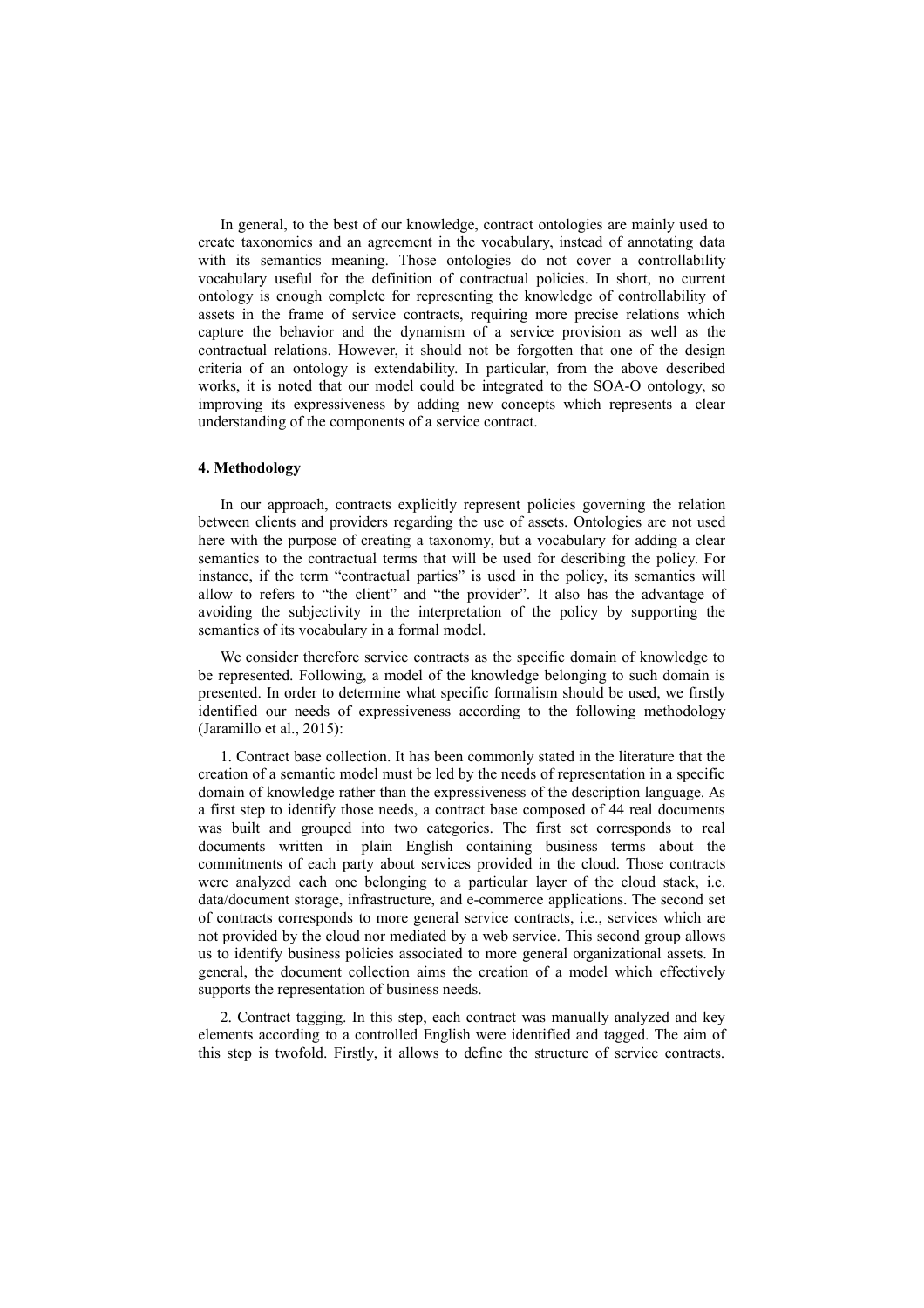Secondly, it creates a conceptual definition of the elements represented in the contract. In the tagging process, a contract vocabulary consisting of concepts and definitions is built. More in detail, each statement of the contract was individually analyzed in order to identify contract concepts, specific names (individuals), verbs expressing relations between contract concepts (roles), and basic language symbols such as quantifiers, connectors, modals, and quantifications. To illustrate this step, let us take the following excerpt of the Dropbox's term of service:

*"Some Services allow Customer to download Dropbox software which may update automatically. Customer may use the software only to access the Services. If any component of the software is offered under an open source license, Dropbox will make the license available to Customer."*

As a result of the tagging process concepts such as *Service, Client, Provider*, *Asset, Activity*, and *Attribute* are identified, to which specific individuals are associated. For instance, in the contract instantiation, Dropbox is semantically defined as an individual of the class *Provider*. Moreover, relations are created to enrich the semantic meaning of contractual concepts. For example, the relation *identifies* allows to describe the fact that the individual *Services* does not represent the service itself but it is a term used through the document to refer to the set of services covered by the terms of service.

3. Formal representation. Once the contractual terms are identified, their semantics is defined by using the Description Language (DL) formalism. In particular, our needs of expressiveness were matched with the constructors proposed by the different subsets of DL. The DL formalism is the core of the definition of ontologies. It allows to add a formal semantic to the specification of concepts while offering mechanisms of inference. It aims decidability due to an expressiveness richer than the propositional logic but more restrictive than the First Order Logic (FOL). Currently, this formalism is composed of several sub-languages with different degree of expressiveness. By following this methodology, the  $SROIQ(D)$ formalism was used, since it fulfills our needs of representation while keeping decidability.

With those three steps, it is possible to create formal definitions of both the contractual concepts and the terms associated to the control of assets. However, a final step is added to the methodology in order to validate the expressiveness of the chosen logic representation as well as to validate that business requirements written in plain English can be mapped into a machine-readable representation.

4. Machine-readable representation. In this step the abstract model represented by the DL formalism is translated into a concrete ontological representation in XML by using languages and engines supporting the logic representation and inference. In this step, the Protégé tool was used to validate the concrete XML representation of the OWL 2 against the Hermit 1.3.8 reasoner.

Despite the high expressiveness of the  $SROIQ(D)$  formalism, we strive to make clear that our proposition of machine-readable service contract has been developed under the basis of two restrictions: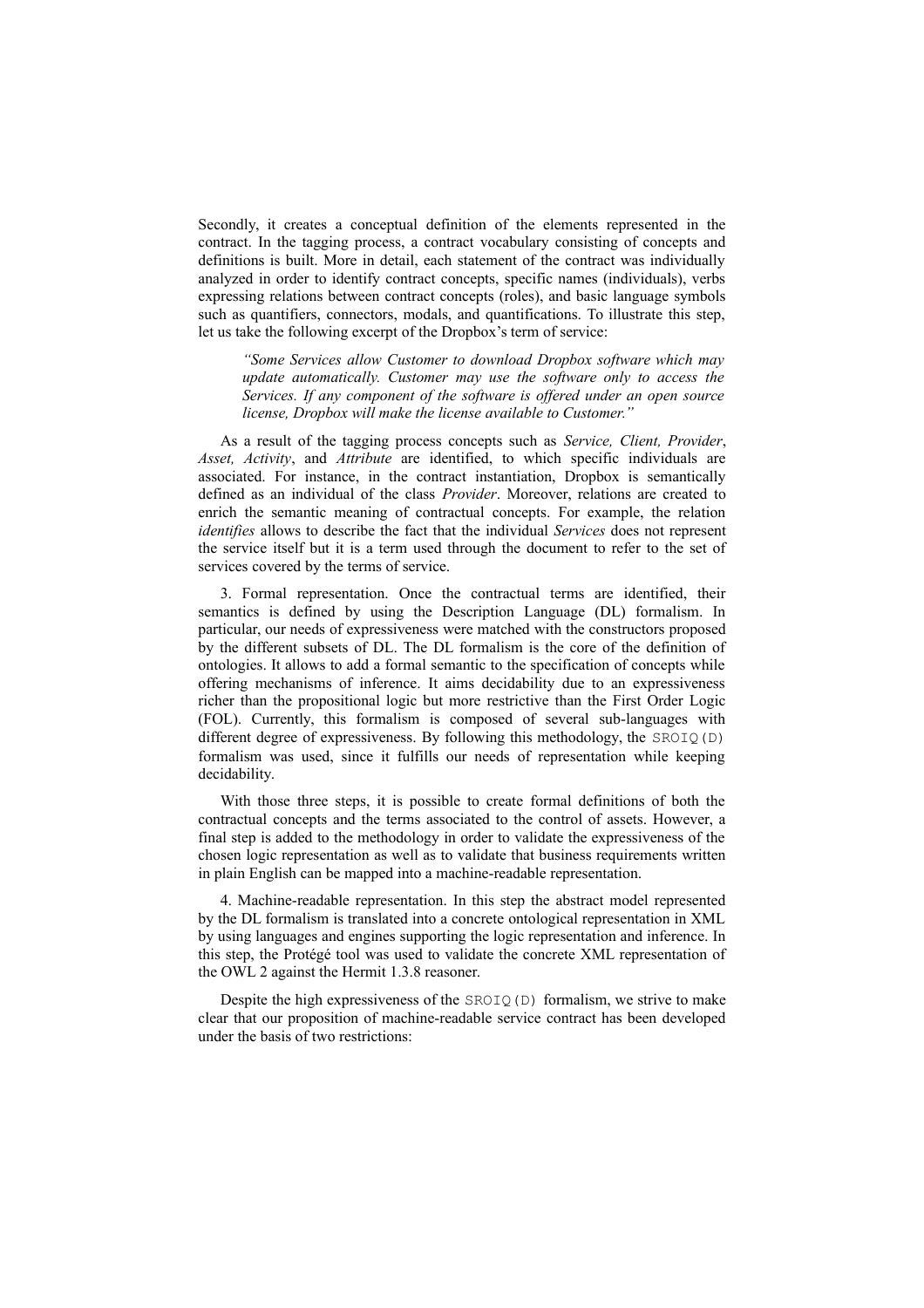– *We assume that contracts are signed only between two parties, one acting as a provider and the other one acting as client*. Consequently, federate contracts (contracts agreed among all the partners involved in a workflow) are not considered in our approach. Instead, we break down the service provision chain in several client-provider relations, and the controllability terms including third parties' obligations are tackled by means of propagation of policies. As a consequence, in case of orchestrated services, several contracts govern the interaction of partners at the same time.

– *The negotiation process is out of the scope of this work*. So, our proposition assumes that the policy governing the service provision has been already agreed between the client and provider.

### **5. Semantic Contract Model**

Following, formal descriptions of the elements (concepts) identified in each of these components is proposed. For each element, a set of axioms is defined for establishing its relations with other elements of the model. However, for the sake of clarity each axiom is presented and analyzed individually. Therefore, the complete definition of the concept is understood as the conjunction of those individuals axioms.

#### *5.1. Service Actors*

In order to binding each service stakeholder through contractual obligations, it is needed to identify and classify the actors involved in the service. In our approach, we divide actors in contractual actors (service client, service provider, third parties, and signatory parties) and controllability actors (controller, processor). The former assign roles which make sense in the framework of the service provision, while the latter, assign roles from the controllability perspective.

#### *5.1.1. Contractual Actors*

Service provider and Service client are defined in the same way as used in the service oriented architectures. That is to say, the provider is seen as an active actor supplying a service, which is requested by the client. In the modeling of the semantics of a service contract, it was assumed that the contract governs one single service. It implies, the definition of at least two contractual parties, where their role in the contract is defined by means of the property involvesParty.

Third parties include certification authorities, subcontractors of the provider, auditors and suppliers. From the legislation point of view, most of the law of contract around the world state that only contractual parties, i.e. service clients and providers, can enforce a contract. However, specific ordinances, such as those in Hong Kong and UK, give some benefits and rights to third parties. As prescribed by law, in case that a contractual party confers benefits or rights to a third party, this latter should be specifically identified in the contract by its name or as a member of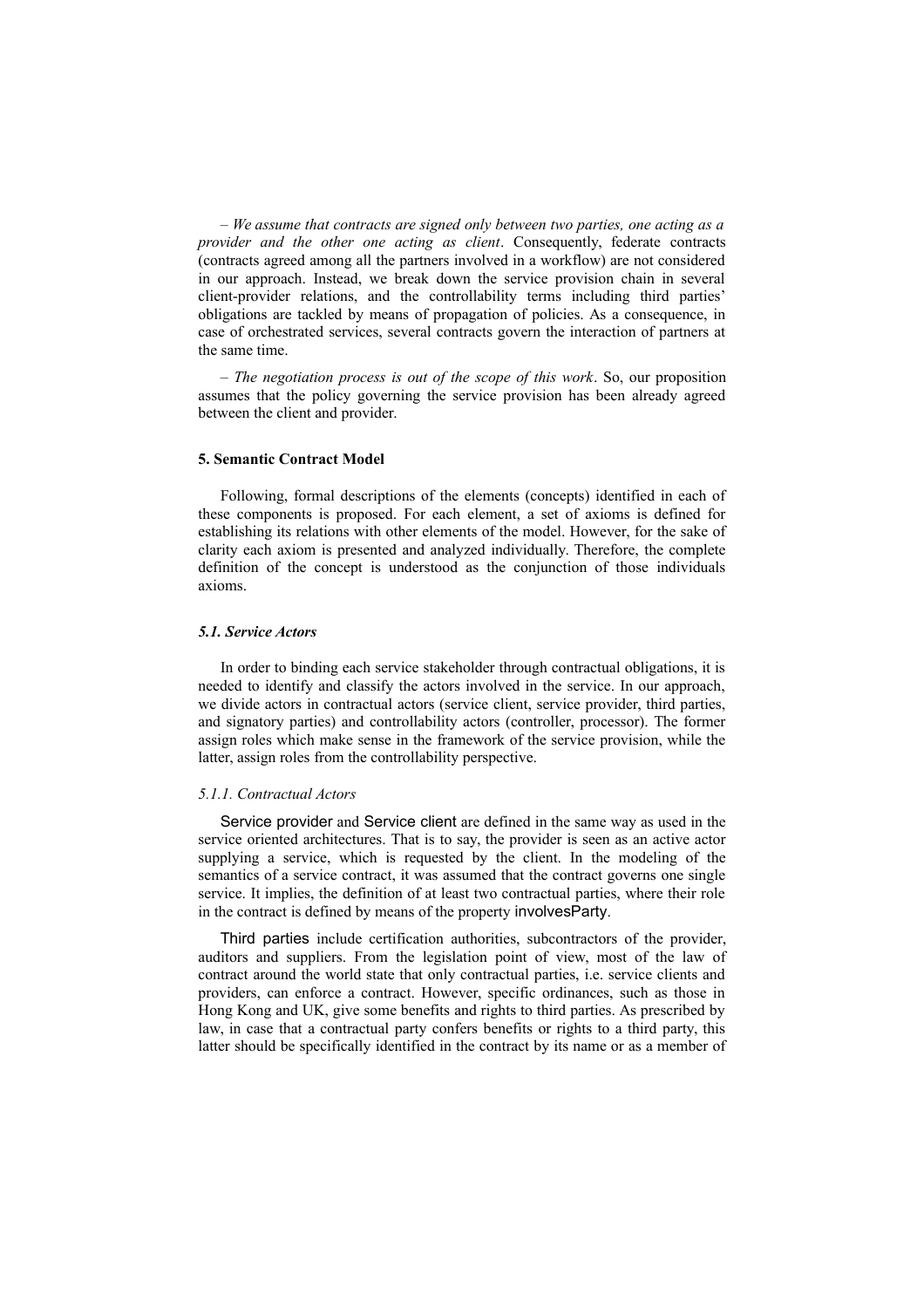a class or as answering to a particular description. Consequently, third parties are identified in the tagging process as concepts whose semantics need to be defined in terms of their relation with the service, and more importantly, in terms of their relation with assets.

A signatory party is an entity legally acting on behalf of the client/provider for attesting that the party agrees with the contract. So, even if the client and provider are both the bound parties, who actually signs a contract is not the organization as a whole but an individual actor with the authority for representing the organization.

The modeling of the contractual actors in the DL formalism is formalized as:

$$
Contract := {c | \forall (c, sp) ∈ is{\iSignedBy \rightarrow sp ∈ {\iSignatoryParty}}},
$$
\n{c | \exists (c, ct) ∈ isComposedOf ∧ ct ∈ ContractualTerm},  
\n{c | \forall (c, s) ∈ governs → s ∈ Service},  
\n{c | \forall (c, sg) ∈ isAuthenticationBy → sg ∈ {\iSignature}},  
\n{c | \forall (c, ag) ∈ isAuthenticationBy → sg ∈ {\iSignature}},  
\n{c | \forall (c, a) ∈ involvesParty → a ∈ ContractualActor},  
\n{c | \# {p | (c, p) ∈ involvesParty ∧ p ∈ Product} = 1},  
\n{c | \# {cl | (c, cl) ∈ involvesParty ∧ cl ∈ Client} = 1} (1)  
\n{Provider ∩ Client) ∩ ThirdParty = ∅ (2)  
\nThirdParty := (ContractualActor ∧ ¬Client ∧ ¬ Product ∧ ¬SignatoryParty)\n(3)

*Client* := 
$$
\begin{bmatrix} cl \mid \forall \ (cl, s) \in requests \rightarrow s \in Service \end{bmatrix}
$$
  
\n*Provider* :=  $\begin{bmatrix} p \mid \forall \ (p, s) \in provides \rightarrow s \in Service \end{bmatrix}$  (5)

#### *5.1.2. Controllability Actors*

In order to represent the relation between assets and their actors, the concepts controller and processor are modeled. Those terms represent the fact that even if assets are used by different actors, they "belong" to one entity, who grants some rights over them to an external actor for a particular purpose. In (European Parliament and the Council of the European Union, 1995), a controller is defined as any "natural or legal person, public authority, agency or other body which, alone or jointly with others, determines the purposes and means of the processing of personal data". Similarly, a "processor means a natural or legal person, public authority, agency or other body which processes personal data on behalf of the controller". In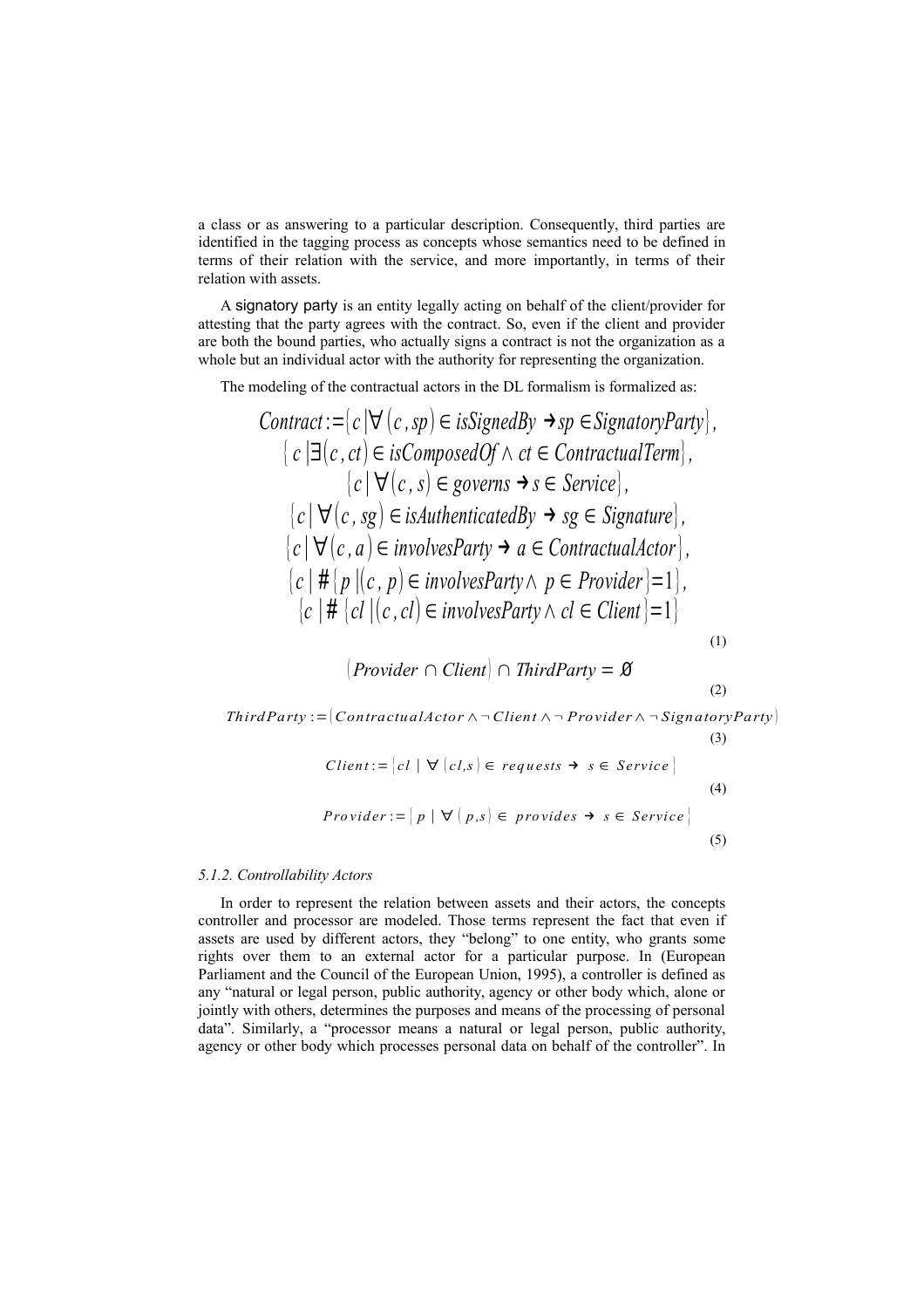our model, those definitions are retaken but also extended to tackle a more general set of organizational assets than only data.

We define a controller as an actor establishing business rules about the use of the assets which are under the control of his organization. Similarly, a processor is an actor enforced to respect the business rules established by the controller regarding the use of assets. By signing the contract, the processor is responsible for complying with the contractual rules, i.e. with the use of the assets according to the controller expectations and requirements.

$$
Controller := \{ ct \mid \forall (ct, as) \in controls \rightarrow as \in Asset \} \tag{6}
$$

$$
Processor := \left\{ pr \mid \forall \left( pr, as \right) \in uses \rightarrow as \in Asset \right\} \tag{7}
$$

$$
Client \supseteq (Processor \cup Controller) \tag{8}
$$

$$
Provider \supseteq (Processor \cup Controller)
$$
\n(9)

$$
controls \cap uses = \mathcal{B}
$$
\n(10)

From the previous formalization, some knowledge such as {Processor employs some Asset}, which is not explicitly asserted in the knowledge base can be inferred by the reasoner because the Processor is inferred to be an actor. It leads to define a subsumption axiom between uses and employs as shown in Eq. 11. The difference between these two relations is that while the latter is a wider concept defining the dependence between two different concepts defined in the contract, the former is a more specific relation which defines the expected use of an external partner with an organizational asset.

$$
\forall (x, y) \in uses \rightarrow (x, y) \in employs \tag{11}
$$

Regarding the definition of the controllability rules, the concepts Controller and Processor are used to formally represent the relations establishing who sets the rule and who is the beneficiary of the rule defined in the contractual term.

Rule 
$$
\supseteq
$$
  $|r| \forall |r,a| \in hasBeneficiency \rightarrow a \in Contractual Actor|$ ,  
\n $|r| \forall |r, cp| \in isSetBy \rightarrow cp \in Controllability Actor|$   
\n(12)

$$
ControllabilityAction \supseteq Controler
$$
\n(13)

$$
ControllabilityAction \supseteq Processor
$$
 (14)

## *5.2. Service*

Unlike most of the existing SLA where the service is defined as a technological interface, our approach links the semantics of services to a business perspective. Indeed, due to the fact we aim the formalization of business requirements in a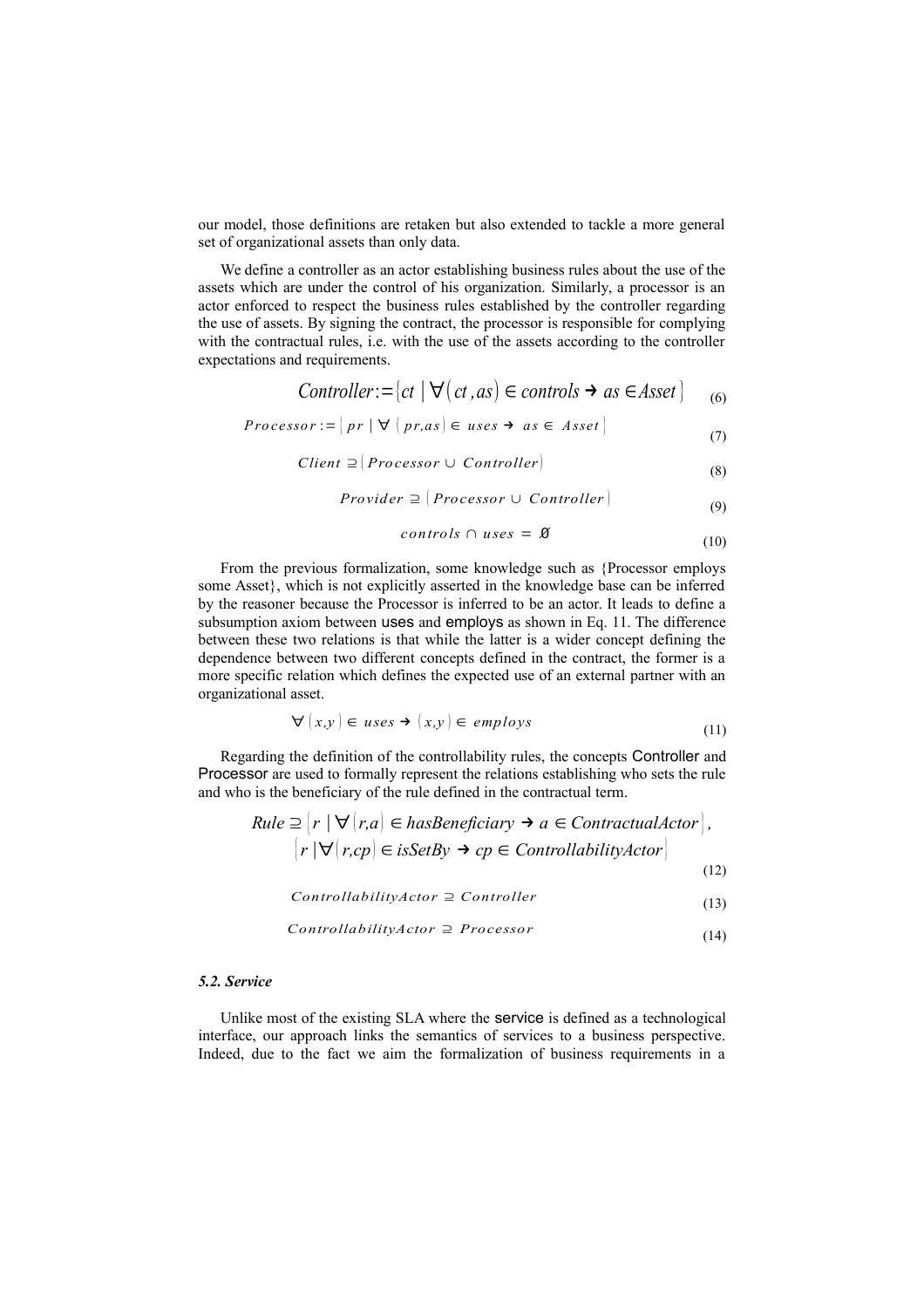machine-readable form, services are considered in its broad sense, as any process offered by a service provider to a service client, by keeping the properties of transparency, flexibility, and business and technological independence between clients and providers. Thus, the result of the contractual relation between clients and providers is some tangible or intangible commodity, which represents the core of the business logic of the provider, as well as the final "product" of the contractual relation. Therefore, the definition of both service and commodity are highly important since the conformity of the commodity with the client's expectation is part of the successful assessment of the quality of the service. The definition of the service, in the context of a contractual relation, is formalized as:

$$
Service \supseteq \{s \mid \forall \{s, com\} \in \text{produces} \rightarrow \text{com} \in \text{Commodity}\}\tag{15}
$$

#### *5.3. Business Activity*

As it has been previously stated, in the contractual relations between clients and providers, organizations rarely reflect requirements in terms of fine-grained actions, instead of that, more coarse-grained activities are described. Precisely, it is due to the lack of solutions allowing to represent and verify those requirements, that they have not been included in the machine-readable SLAs. In order to represent business terms in the controllability requirements, the concept Business Activity is defined. A business activity represents a coarse-grained organizational operation in which the use of one or more assets is involved.



Therefore, a business activity represents the observable use of an asset within an organization. In other words, the operation represents any possible interaction with the asset, while the activity is the organizational term coined for that use. For instance, a notification is a business activity where the contact information represents the asset, and the act of sending is the operation. Note that in our model, a controllability actor (controller or processor) is linked to the asset, instead of the activity. Indeed, we are interested in modeling the fact that for the correct provision of the service a set of activities need to be carried out either by the provider or the client, and for doing so, some assets are used. Business activities can be therefore seen as a concrete representation of the partners' behavior. Individuals belonging to the class BusinessActivity will be used in the definition of the policies governing the contractual relation in order to restrict the specific situations/conditions in which an actor can perform the activity.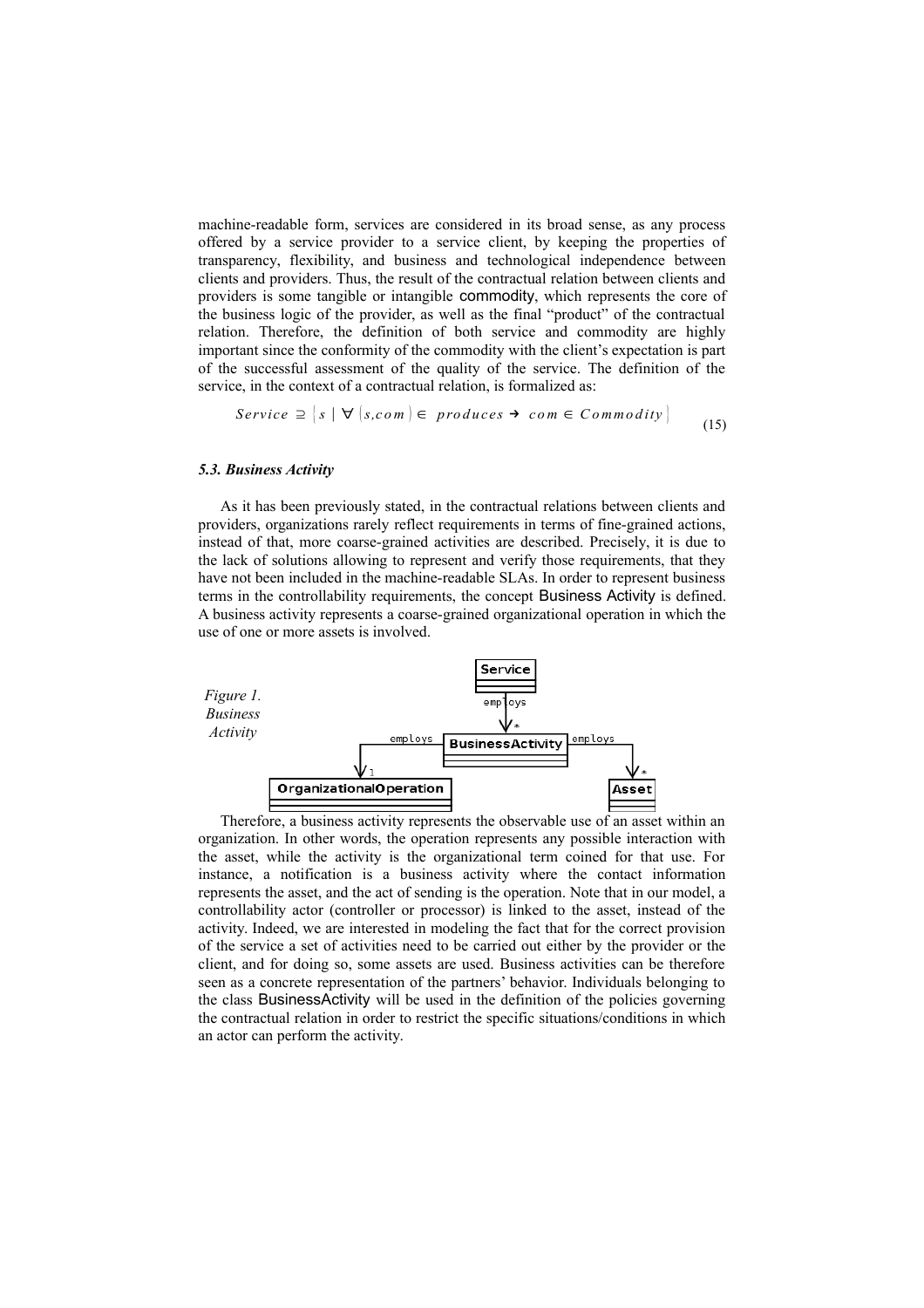$S$ *ervice*  $\subseteq$   $[s \mid \exists (s, bo) \in$  *employs*  $\land$  *bo*  $\in$  *BusinessActivity*  (16) *BusinessActivity*  $\subseteq$   $|ba| \exists |ba, op| \in \mathit{emplots} \land op \in \mathit{OrganizationalOperation}$ (17) *BusinessActivity*  $\subseteq$   $[ba \mid \exists (ba, a) \in employs \land a \in Asset]$ (18)

#### *5.4. Asset*

Taking in mind that the goal of our controllability policies is to explicitly define rules governing the use of organizational resources, the definition of what an asset means and the way in which it relates with the components of the service contract becomes a key aspect of our model. In the contract model, an asset is any resource having some value for an organization and on which some rules regarding its use are established as part of the contractual terms.

According to the ISO/IEC 27005 (ISO/IEC, 2005), organizational assets are divided into two groups, namely, primary assets and supporting assets. In general, the business operations, processes, activities and information sensitive for the organization are considered as primary assets. It means, resources which could compromise the mission of the organization. Whilst to the second group belongs those organizational elements that may compromise the primary assets if their vulnerabilities are exploited. This includes the hardware, software, network, personnel, site and the organization's structure. Our approach relies on the fact that a subset of those assets are affected by the behaviors of the external partner, it comprise physical resources as well as intangible ones such as the reputation.

Concretely, assets are modeled in terms of their relations with the actors during the service provision. Those relations specify the usage in terms of any possible interaction of the actor with the asset. The relations isControlledBy and isUsedBy relate the actor who restricts the activities that are done with the asset, and the external actor who according to the contractual terms is bound to comply with those usage restrictions. Taking in mind this definition of assets, it is clear that our aimed policies cover a wide range of organizational resources than only files or data, as the traditional security policies.

$$
\: = |as \mid \forall (as, ct) \in isControlledBy \rightarrow ct \in Controller],
$$
  

$$
|as \mid \forall (as, pr) \in isUsedBy \rightarrow pr \in Processor \mid
$$
 (19)

#### *5.5. Attributes*

One of the limitations of current approaches is the difficulty of representing complex restrictions about the service provision. Indeed, traditional service guarantees are expressed in the form of parameter-value relations. Such a representation is consistent with a guarantee enforcement based on the collection of measurements which represent runtime attributes. However, it does not allow to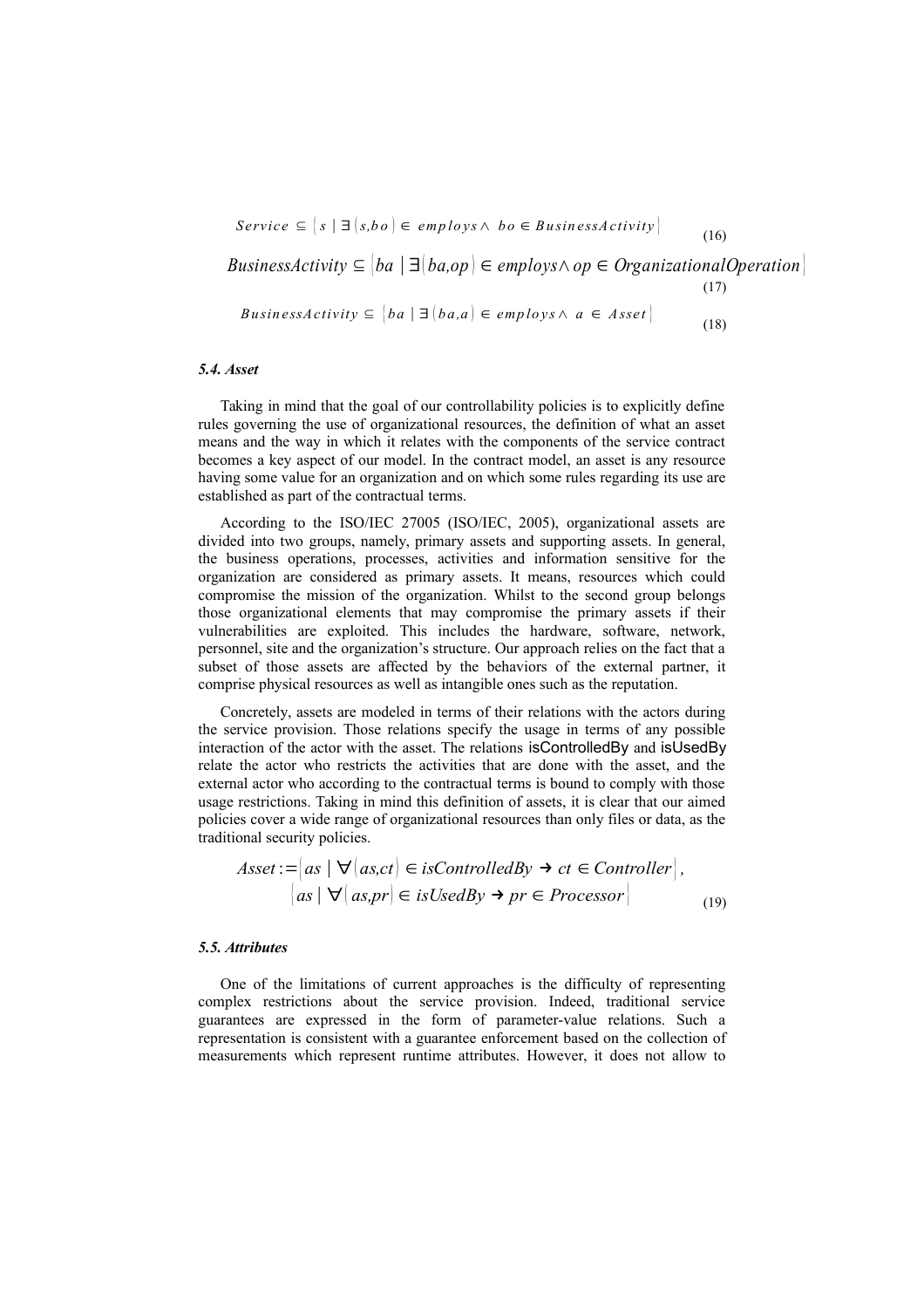formalize complex guarantees such as restrictions in terms of other guarantees. In our semantic contract, we propose to model the concepts Relational Attributes and Quality Attributes.

Attributes are highly important because they are an essential part of the definition of the contract concepts by describing the properties associated to them. In the FOL, attributes can be represented as *hasAttribute(contractConcept, attributeName, attributeValue)*; however, the theoretical model of the description logic assumes  $R = \Delta^I \times \Delta^I$ , it means a role is assigned to a pair of individuals in the form of 2-ary operations. Therefore, we reformulate the previous 3-ary relation as:

$$
has Value \big(a, \langle attribute Value \rangle \big) \tag{20}
$$

where {a  $\epsilon$  has Attribute(<concept>, <attributeName>)}, {concept  $\epsilon \Delta^I$ } and {attributeName  $\epsilon$  Attribute}. Consequently,

$$
|\exists e | \forall \text{ att } (e, att) \in \text{ has} \text{Attribute } \rightarrow \text{ att } \in \text{Attribute}\}
$$
\n
$$
(21)
$$

We consider two kinds of attributes according to the knowledge represented by the attributeName (which, in turn, determines the value of the *attributeValue*), namely: quality attributes and relational attributes. The former assigns a data-typed value to an attribute, while the latter defines the value of an attribute as being an individual belonging to the domain of interpretation. Relational attributes are particularly interesting since they overcome the limitation of most of the existing approaches which only represent attributes as a parameter-data value relation.

$$
Attribute \subseteq [RelationalAttribute \cup QualityAttribute]
$$
(22)

Although according to the DL vocabulary, properties are, in general, expressed as roles, it is not a misrepresentation in our model to describe them as individuals belonging to a class. From the point of view of the contractual policies, attributes are not only metadata associated to a concept, but as it was previously stated some business restrictions can also be expressed in terms of those attributes. For example, a rule about the state of some other rule or about some physical feature of a commodity. We argue that if the behavior of the processors need to be controlled regarding those attributes, then they become organizational assets themselves. Therefore, this knowledge can be captured by considering the attributes as a concept. It has the advantage of allowing to associate more complex descriptions to the properties themselves, and, facilitates the attribute-based query to the knowledge base.

$$
has LiteralValue \subseteq hasValue
$$
\n
$$
hasClassValue \subseteq hasValue
$$
\n(23)

$$
RelationalAttribute \subseteq \left\{ ra \mid \forall \left\{ ra, val \right\} \in \text{hasClassValue} \rightarrow \text{val} \in \Delta^I \right\}
$$
\n
$$
(24)
$$

$$
\forall x \ | (x, y) \in \textit{has Literally} \, \textit{all} \, \rightarrow \, x \in \textit{QualityAttribute} \}
$$
\n
$$
(25)
$$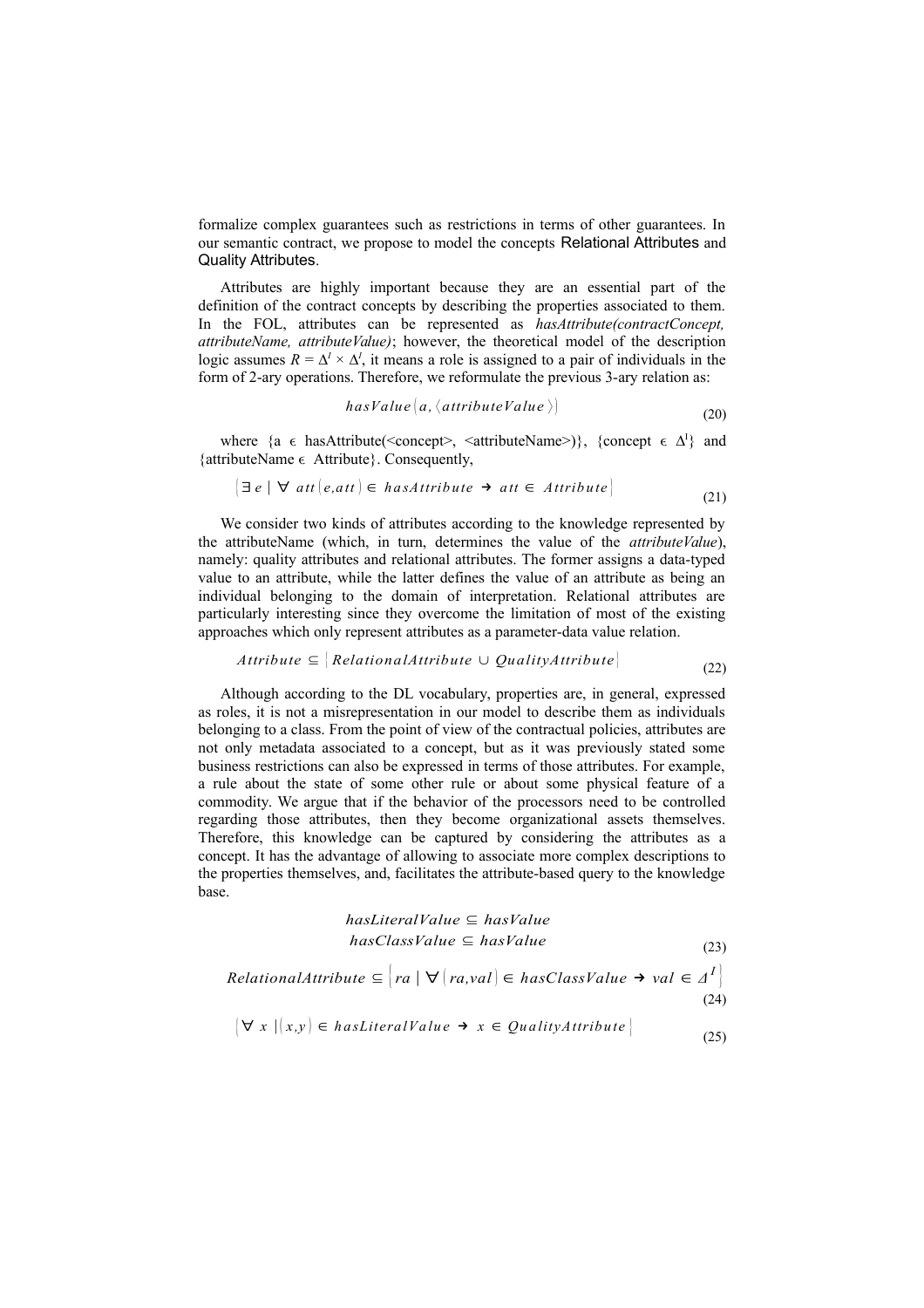#### *5.6. Contractual Term*

A service contract aims to clarify the terms of the relations between clients and providers by covering any issue that may affect the relation between the contractual parties. Usually, those terms are identified by their nature, mainly, payment, guarantee, remedies, claims, liability, exclusion, contract cancellation/modification and legislation (Figure 2). In particular, guarantee terms are statements in which some contractual party ensures the compliance with some commitments regarding the provision of the service. On the other hand, remedies and claims specify rules which are not directly focused on the service provision but on the path to follow (behavior) when some contractual term, including service guarantees, are not respected.



Considering that a contract can be understood as a plan governing the behavior of actors, the events preventing damages to the organization should be explicitly represented in the policy as rules. Consequently, the undesired events which may cause damages are seen as a result of the non-compliance with one or more rules established in the policy, i.e, the non-compliance with some contractual term. In our proposed model, we define any deviation or non-compliance with the contract terms as an infringement. We highlight that an infringement encompasses any noncompliance with a term regardless its nature, it means, it can refer to either the violation of a rule or the ignore of a recommendation. Similarly, note that a damage is an organizational consequence of a breach in the contractual relation, such as loss of reputation, caused by the infringement of a contractual term. In general, damages are usually defined in contracts according to the category they belong, for instance, consequential damage or punitive damage, it allows to hide the actual impact of a contractual breach for the affected organization.

$$
Infrigement \subseteq \{i \mid \exists \ (i,a) \in affects \land a \in Asset\}
$$
\n
$$
(26)
$$

Similarly, remedies are defined as a compensation for failures to perform the rules governing the service provision or for a deviation of the terms agreed in the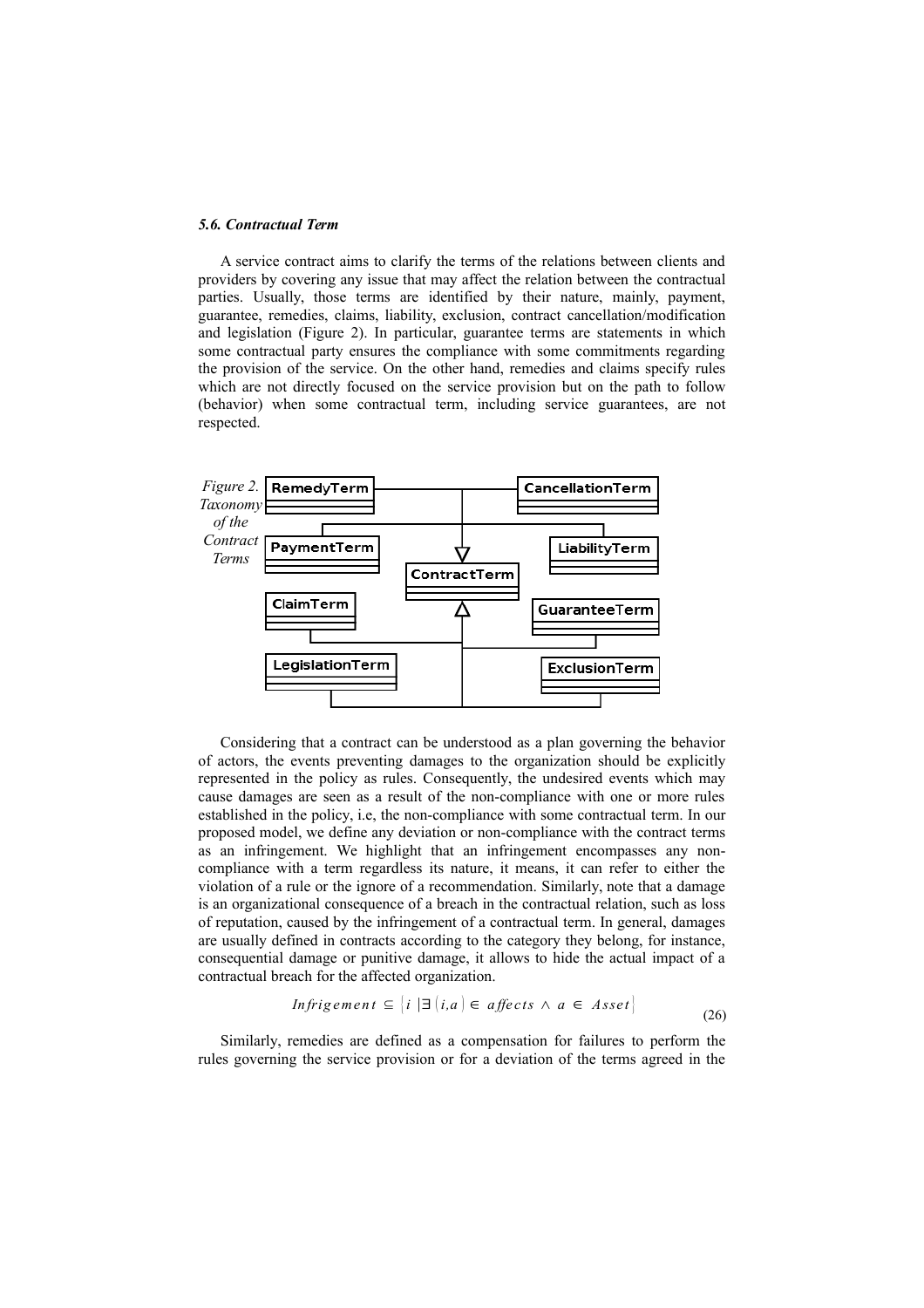contract. When some infringement occurs, compensations can be putted in place to balance the effect of damages. The explicit inclusion of remedies in the terms agreed between a client and a provider is a current practice in SLAs. However, they are defined in monetary terms, usually such as service credits. From a business perspective, other kind of material or immaterial remedies are also possible such as awards or preferential treatment. Examples are found in airline companies who in case of overbooking offer free hotel rooms, extra travels or some other amenities to passengers that voluntarily cede their seats.

$$
Remedy := [rem \mid \forall (rem, inf) \in compensates \rightarrow inf \in Infringement]
$$
\n(27)

Figure 4 summarizes the formalization of the semantic contracts.

Given our needs of expressiveness, we use the OWL 2 language which supports semantics based on SROIQ(D). More concretely, we use the OWL/XML syntax, which is an XML serialization whose aim is the interoperability with other XML representations, in particular, those oriented to the web such as WSDL, XPath, XSLT and schema-aware editors. Due to the fact that service contracts are aimed to be attached to the service description, an XML representation addresses the interoperability required in the service oriented architectures. Note that the interoperation between other XML-related technologies and OWL could be leveraged by the use of GRDDL transformations; also, some toolkits exist for the translation of OWL/XML into RDF/XML.

Considering that the way in which the syntax is mapped into the semantics is part of the reasoner implementation, the proposed semantic contract representation was validated against the Hermit 1.3.8 reasoner to guarantee both the decidability in inference tasks and that the represented knowledge is not contradictory. HermiT has been developed to tackle direct semantic, therefore it is fully conformant with the OWL 2 DL. (W3C, 2009) presents the comparison of several OWL 2 engines regarding their performance against some reasoning test cases.

The machine-readable implementation of the semantic contract model was done by mapping the concepts and roles presented in this Section into classes and properties, respectively in OWL 2. The result of such mapping is an ontology described in the SROIQ(D) formalism, composed of 325 axioms and 59 classes. Figure 3 shows the metrics of the contract ontology taken from the Protégé tool.

## **6. Conclusion**

The representation of a specific domain based on ontologies has been widely used for sharing and formalize knowledge in a machine-readable form. In this article, motivated by the need of having an agreement in the vocabulary used to create controllability policies, an ontology of the semantics of service contracts is proposed. The model of the contract is formalized by using a subset of the FOL, specifically, the DL formalism. The OWL 2 language is used as the concrete syntax of the model, which allows its machine-readable representation. The proposed model is the first step towards the implementation of controllability policies in inter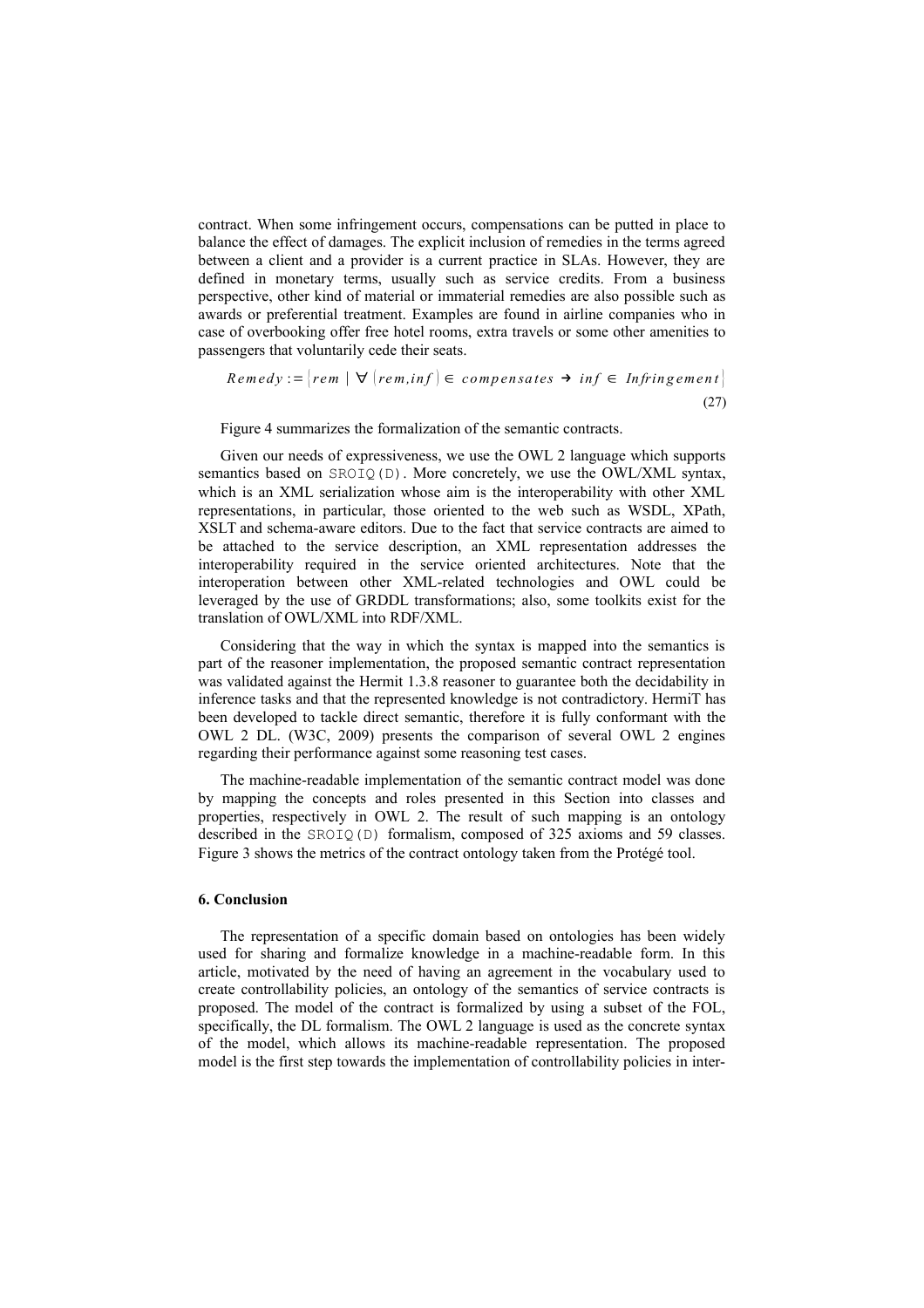organizational environments. It also contributes to the current models of both SOA and contract ontology. Despite the contributions of the proposed model some aspects are left as future works, notably the formalization of the negotiation process and the extension of the contract to support multiparty signatures.

| Ontology metrics:<br><b>0808</b> |                          |          |   |
|----------------------------------|--------------------------|----------|---|
|                                  |                          |          |   |
|                                  | <b>Metrics</b>           |          |   |
|                                  | Axiom                    | 325      |   |
|                                  | Logical axiom count      | 217      |   |
|                                  | Declaration axioms count | 108      | 滋 |
|                                  | Class count              | 59       |   |
|                                  | Object property count    | 41       |   |
|                                  | Data property count      | 1        |   |
|                                  | Individual count         | 7        |   |
|                                  | DL expressivity          | SROIO(D) |   |
|                                  |                          |          |   |

*Figure 3. Contract Ontology Metrics in Protégé*

In the last years, organizations have understood the need to clarify what each partner can, can not, should or should do in the course of providing services. In this work, our goal was primarily to align the customer's expectations with the actual provided service. This will allow us to evaluate the conformity of the execution with respect to the commitments. It is justified by the fact that in the Business-to-Business context, a "business dependency" is implicitly generated, due to the fact that some assets are shared between customers and suppliers. From a risk management perspective, the way in which assets are used by the external partner can cause organizational damages such as customer loss, fines, loss of reputation, or lawsuits. Although an asset generally refers to any organizational resource, this work has been particularly focused on shared assets because the challenge of this approach is that they move from an organizational domain to other, while ensuring that each organization retains control over its own assets.

We are currently working in the implementation of the proposed semantic contracts (as well as the logs that contain the evidences) within a platform to audit the interaction between clients and providers. Such a platform is able to calculate and trace indicators about the correct execution of contracts, relevance of contract's rules (the frequency of a rule violation gives useful insights about the relevance of the commitment). Those indicators can also be used to propose a model of trust and reputation, which, in terms of risk management is an additional security parameter to consider when choosing a service provider.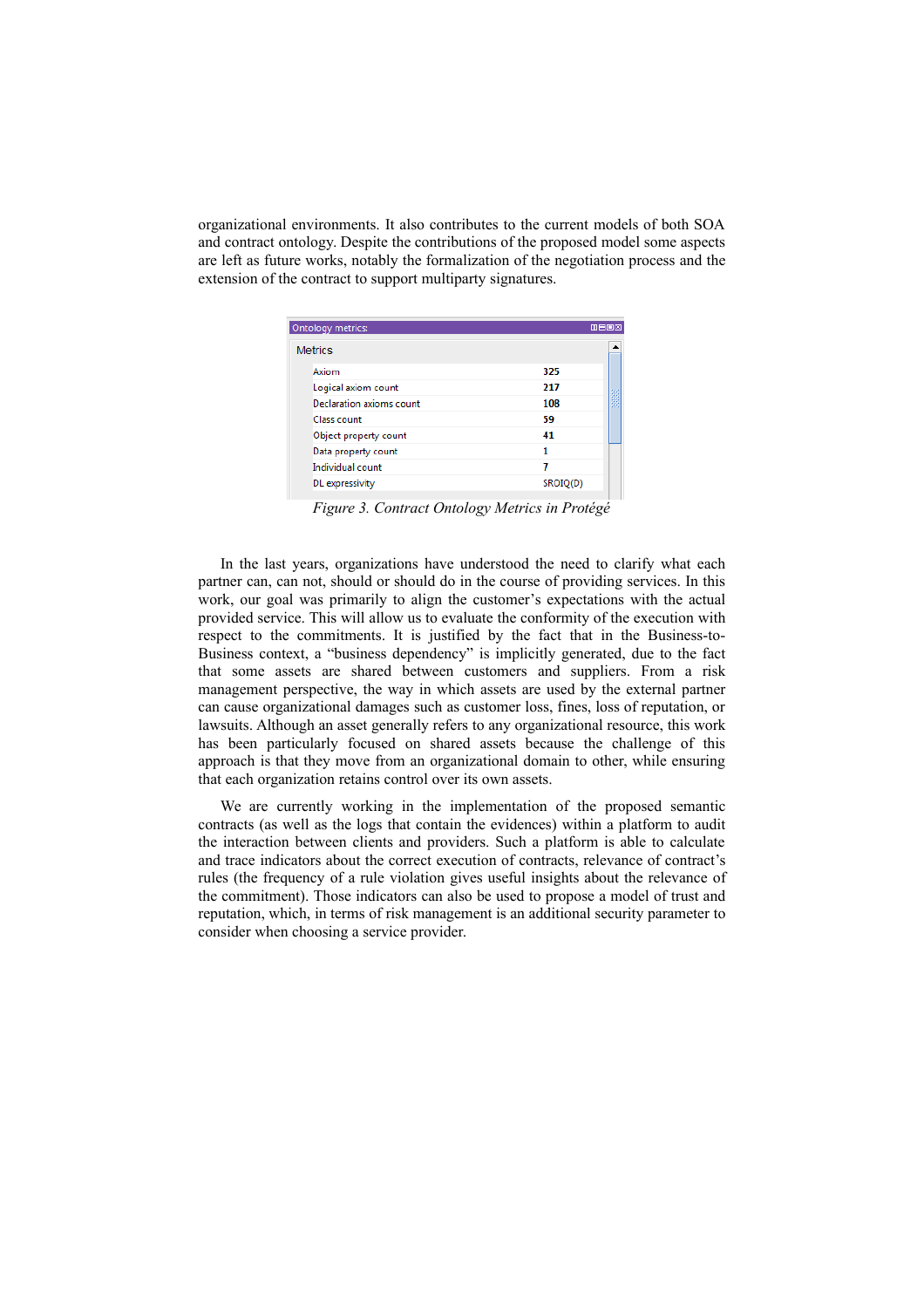

*Figure 4. Complete Semantic Contract Model*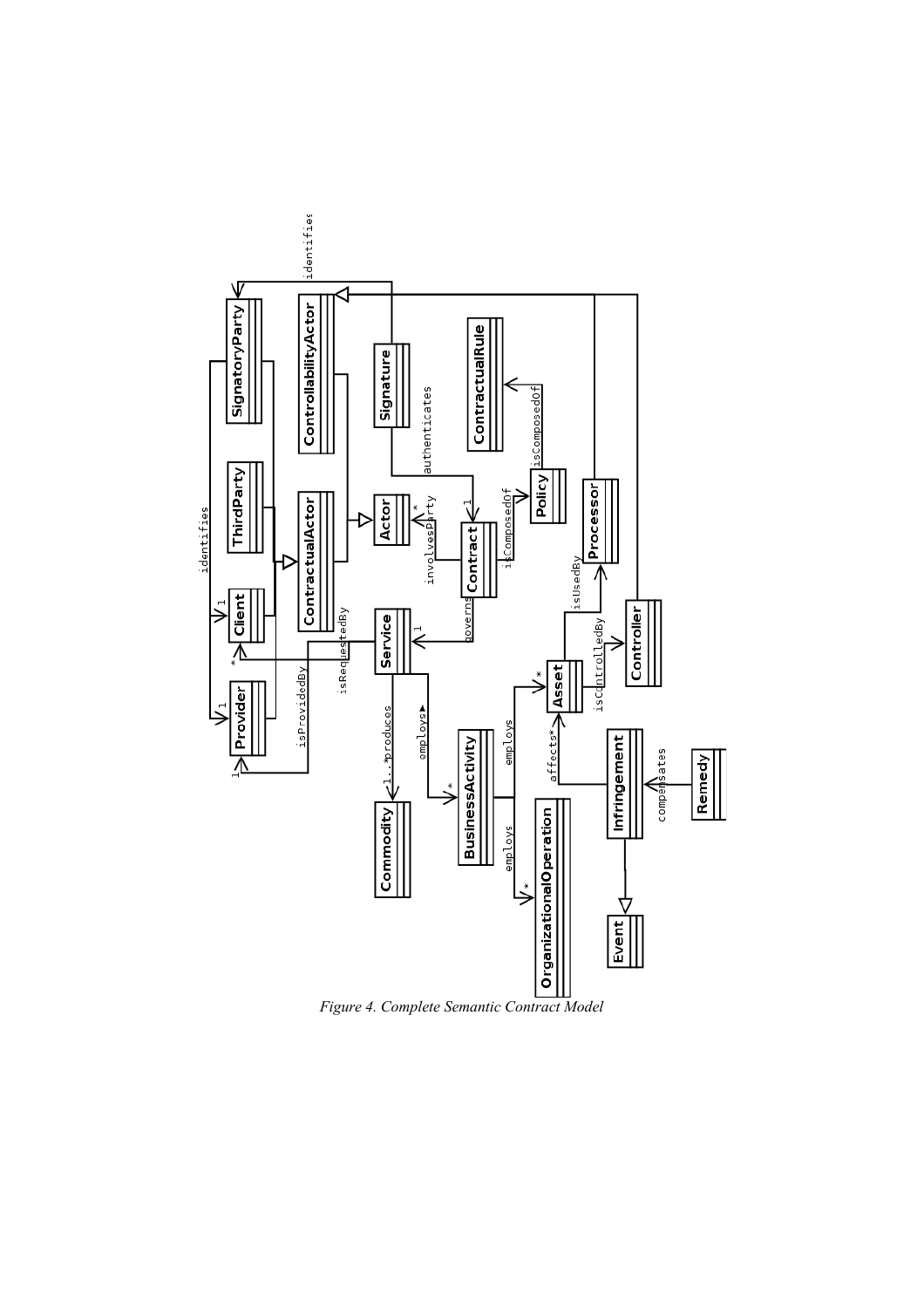#### **Bibliography**

- Andrieux A., Czajkowski K., Dan A., Keahey K., Ludwig H., Nakata T. et al. (2005, septembre). Web Services Agreement Specification (WS-Agreement). Rapport technique. Global Grid Forum, Grid Resource Allocation Agreement Protocol (GRAAP) WG. Consulté sur http://www.ggf.org/Public\\_Comment\\_Docs/Documents/Oct-2005/WS-AgreementSpecificationDraft050920.pdf
- Cesare S. de, Geerts G. L. (2012). Toward a perdurantist ontology of contracts. In Advanced information systems engineering workshops: Caise 2012 international workshops, gdansk, poland, june 25-26, 2012. proceedings, p. 85–96. Berlin, Heidelberg, Springer Berlin Heidelberg. Consulté sur http://dx.doi.org/10.1007/978-3-642-31069-0\_7
- European Parliament and the Council of the European Union. (1995). Directive 95/46/EC of the European Parliament and of the Council of 24 October 1995 on the protection of individuals with regard to the processing of personal data and on the free movement of such data. Official Journal of the European Union, vol. L 281, p. 0031–0050.
- Group T. O. (2014). Service-oriented architecture ontology, version 2.0. The Open Group Technical Standard no Reference C144. Auteur.
- ISO/IEC. (2005). ISO/IEC 27002:2005 Information technology Security techniques Code of practice for information security management. Rapport technique. Auteur. Consulté sur http://www.iso.org/iso/iso\ catalogue\catalogue\ tc/catalogue\ detail.htm? csnumber=50297
- Jaramillo G. E., Ardagna C. A., Anisetti M. (2015, May). A hybrid representation model for service contracts. In 2015 International Conference on Information and Communication Technology Research (ICTRC), p. 246-249.
- Kabilan V., Johannesson P., Rugaimukamu D. M. (2003). Business contract obligation monitoring through use of multi tier contract ontology. In On the move to meaningful internet systems 2003: Otm 2003 workshops: Otm confederated international workshops, hciswwa, ipw, jtres,worm, wms, and wrsm 2003, catania, sicily, italy, november 3-7, 2003. proceedings, p. 690–702. Berlin, Heidelberg, Springer Berlin Heidelberg. Consulté sur http://dx.doi.org/10.1007/978-3-540-39962-9\_70
- Karaenke P., Kirn S. (2007). Service level agreements: An evaluation from a business application perspective. In Proceedings of echallenges.
- Kearney K. T., Torelli F., Kotsokalis C. (2010, Oct). SLA\*: An abstract syntax for service level agreements. In 2010 11th IEEE/ACM International Conference on Grid Computing, p. 217-224.
- Lalanne V. (2013). Gestion des risques dans les architectures orientées services. Thèse de doctorat non publiée, Université de Pau et des Pays de l'Adour.
- Lalanne V., Munier M., Gabillon A. (2013, Sept). Information security risk management in a world of services. In Social computing (socialcom), 2013 international conference on, p. 586-593.
- Lamanna D. D., Skene J., Emmerich W. (2003, May). SLang: A language for defining service level agreements. In Distributed computing systems, 2003. FTDCS 2003. Proceedings. The 9th IEEE Workshop on Future Trends of , p. 100-106.
- Ludwig H., Keller A., Dan A., King R. P., Franck R. (2003, janvier). Web Service Level Agreement (WSLA) Language Specification, v1.0. Consulté sur http://www.research.ibm.com/wsla/WSLASpecV1-20030128.pdf